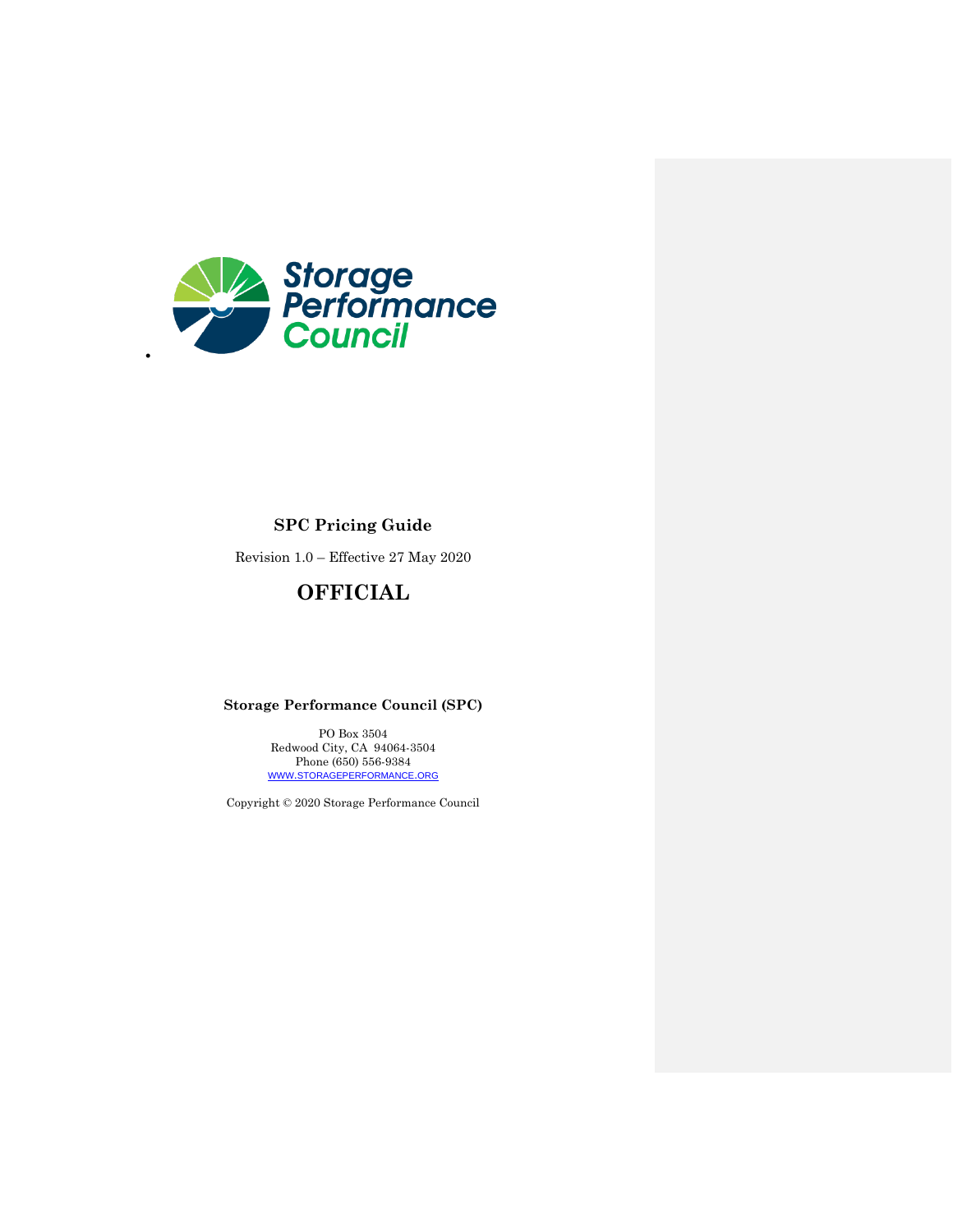# **Clause 0Introduction**

### **0.1 Goals**

This specification provides a uniform approach to the composition and pricing of storage configurations that may be applied to all SPC benchmarks. It is intended to:

- Clarify the basis for pricing-related calculations and disclosures;
- Define the terms and constraints related to pricing within SPC benchmark disclosures;
- Provide a uniform framework that can be applied to all SPC benchmarks without constraining the development of novel benchmark methodologies;
- Simplify the process of benchmark and benchmark extension development.

### <span id="page-1-0"></span>**0.2 General Guidelines**

The purpose of SPC benchmarks is to provide objective, relevant, and verifiable data to purchasers of I/O subsystems. To that end, SPC specifications require that benchmark tests be implemented with system platforms and products that:

- Are generally available to users;
- Would be implemented by a significant percentage of the users in the target market segment (as defined by the benchmark specification) ;
- Are relevant to the market segment that the benchmark represents.

All SPC benchmark results have a distinctly identifiable TEST SPONSOR, who is responsible for the completeness, accuracy, and authenticity of those submitted results and materials. The pricing associated with a benchmark submission is an integral part of those materials.

While the use of new pricing models is encouraged, pricing whose primary purpose is the optimization of SPC benchmark results without any corresponding applicability to realworld applications and environments is strictly prohibited. In other words, all "benchmark specials" pricing that improves benchmark results but not general, realworld configurations, are disallowed. The criteria used to assess whether a given storage implementation represents a violation of this guideline can be found in Clause 0.2 of any SPC benchmark specification. When evaluation a pricing model, the following criteria should be assessed:

- Is the packaging or pricing unusual or non-customary for the vendor, or unusual or non-customary to normal business practices? The following pricing practices are suspect:
	- o Availability of a discount to a small subset of possible customers.
	- o Discounts documented in an unusual or non-customary manner.
	- o Pricing featured as a close-out or one-time special.

OFFICIAL Version 1.0 Page 2 of 29 SPC Pricing Specification Effective - 27 May 2020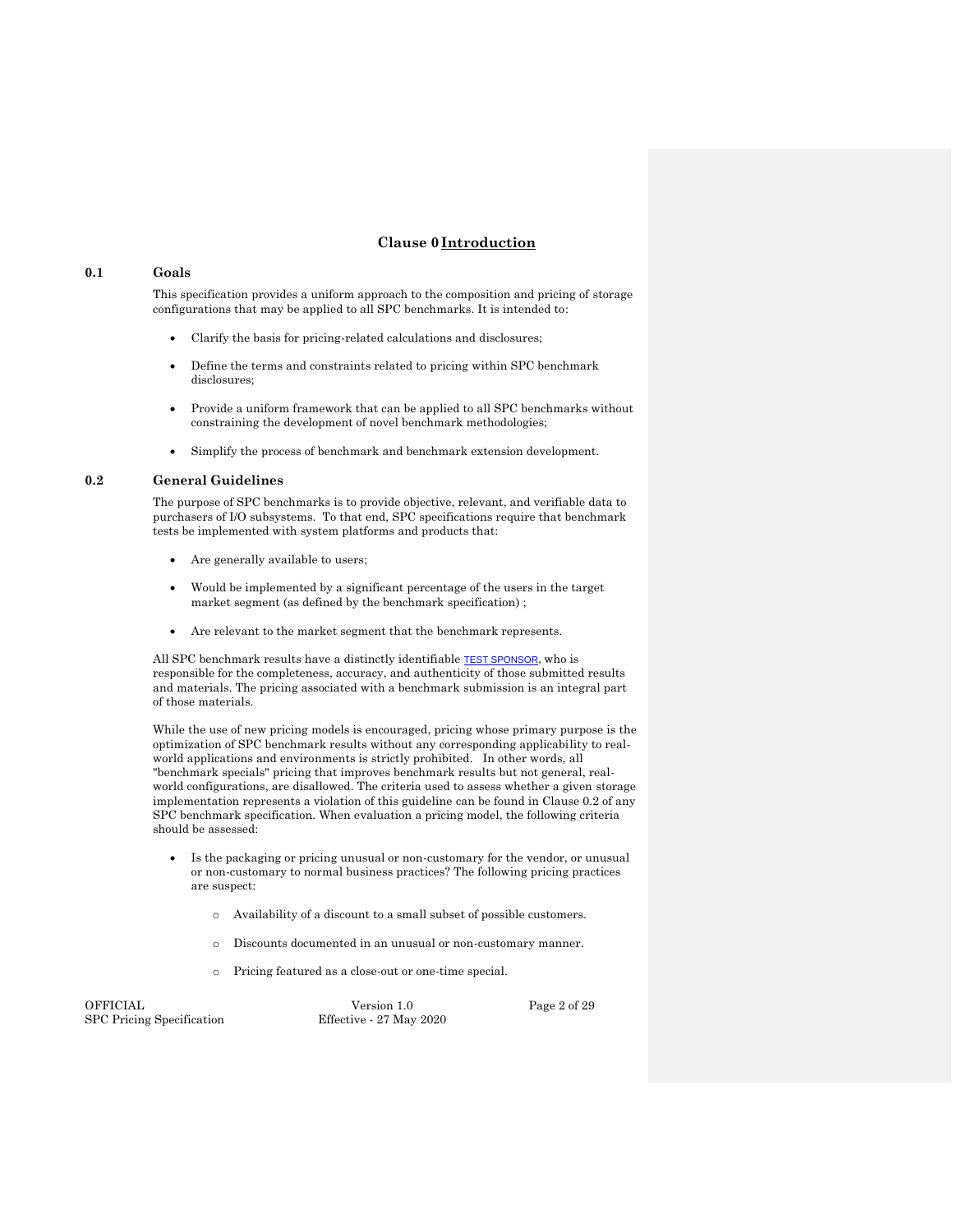o Unusual or non-customary restrictions on transferability of product, warranty or maintenance on discounted items.

In the same way that SPC benchmark results are expected to be accurate representations of subsystem performance, the pricing disclosures defined in this document are expected to accurately reflect the expected acquisition and maintenance costs of a benchmark configuration.

### **0.3 Related Documents**

This document relies on:

• Version 1.0 of the *SPC Glossary (included as [Appendix A\)](#page-21-0)*

This document is included by reference in the following benchmark specifications:

• *SPC BENCHMARK 1<sup>™</sup> (versions 3.9 and later) and its associated benchmark extensions.*

### **0.4 Document Conventions**

.

This document follows the standard typographical conventions for SPC publications.

Generally, words and expressions will adhere to their common English usage. Where a particular term is being defined or assumed to have a benchmark-specific meaning, it appears in SMALLCAPS, and its formal definition can be found in the *SPC Glossary,* which is included here as [Appendix A](#page-21-0)

OFFICIAL Version 1.0 Page 3 of 29<br>SPC Pricing Specification Effective - 27 May 2020 SPC Pricing Specification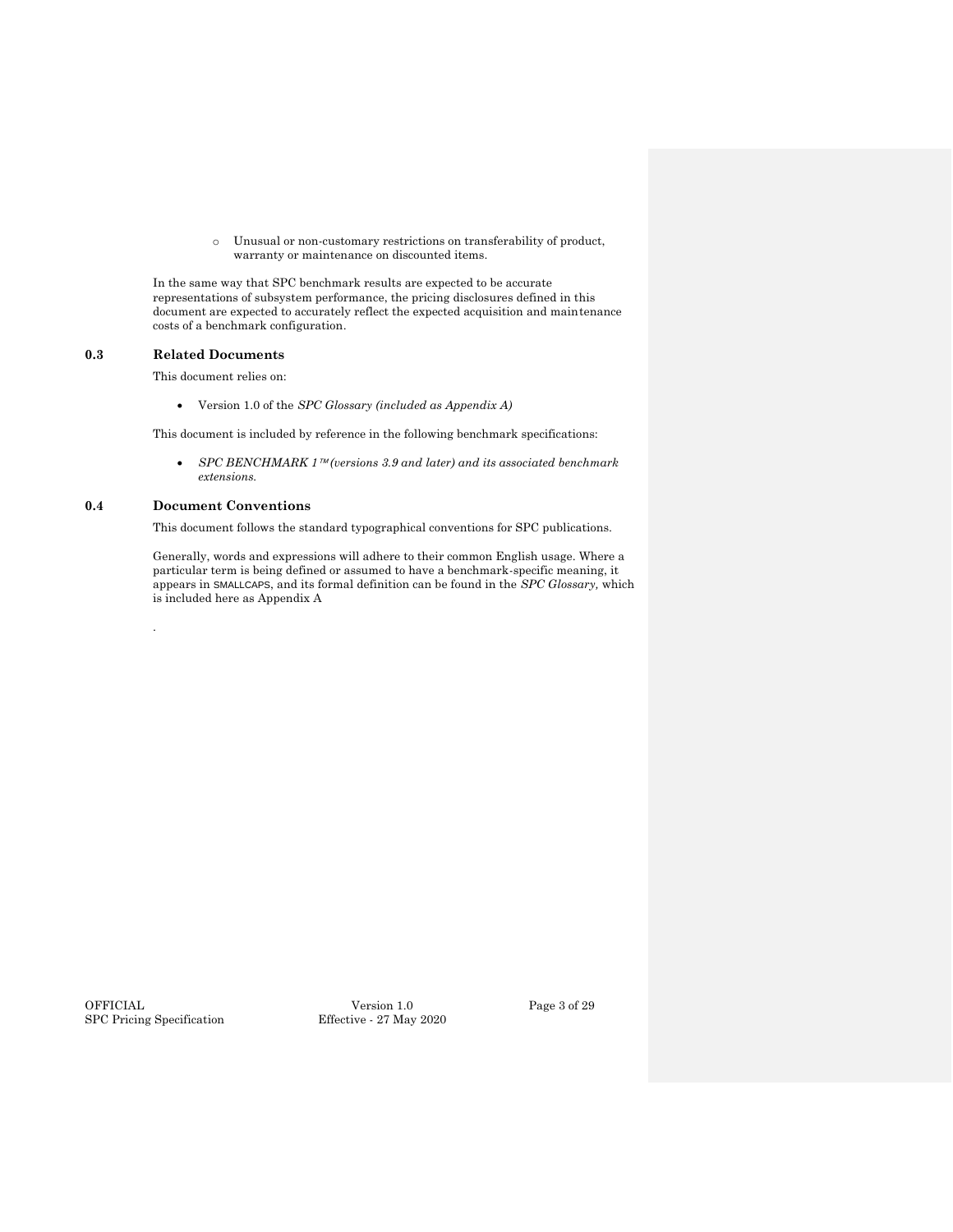## **Clause 1Pricing Methodology**

### **1.1 Overview**

This clause defines the components and methodology necessary to calculate pricingrelated values required by SPC benchmarks. The fundamental premise of this clause is that what is tested is priced, and what is priced is tested.

The pricing methodology must reflect the cost of acquisition and operation of the [BENCHMARK CONFIGURATION](#page-22-0) using packages and discounts commonly practiced and generally available products. This cost must be disclosed in a line item fashion using local pricing.

#### **1.2 Packages and Discounts**

1.2.1 Packaging and pricing that are generally available to customers are acceptable, including:

- Generally available discounts for the priced configuration are allowed.
- Generally available packaged pricing is allowed,
- Revenue discounts based on total price are permissible.
- 1.2.2 Packaging and pricing that depend on existing relationships, prior purchases, or other constraints that are not generally available to all customers are prohibited, including:
	- Individually negotiated discounts are not permitted.
	- Special customer discounts (e.g., GSA schedule, educational schedule) are not permitted.
	- Promotional and/or limited availability offerings are explicitly excluded.
- 1.2.3 For all hardware components used in the priced system, the cost shall be the price of a new component (i.e., not reconditioned or previously owned).
- 1.2.4 For a TEST SPONSOR who only has indirect sales channels, pricing shall be actual, generally available pricing from indirect channels that meet all other requirements of this specification.

### **1.3 Maintenance Package Pricing**

- 1.3.1 Maintenance may be bundled as a component of package pricing.
- 1.3.2 The maintenance component of the package must be clearly identified in the description of the bundle/package.
- 1.3.3 A TEST SPONSOR may also include a standard multi-year maintenance option as a separately priced component. In cases where there is not such a 'bundling' of maintenance, or where a standard multi-year maintenance options is not available, any required multi-year maintenance cost shall be computed as a simple multiple of the oneyear maintenance cost. In this case, a discount based on pre-payment in excess of 12 months is prohibited.

| OFFICIAL                  | Version 1.0             | Page 4 of 29 |
|---------------------------|-------------------------|--------------|
| SPC Pricing Specification | Effective - 27 May 2020 |              |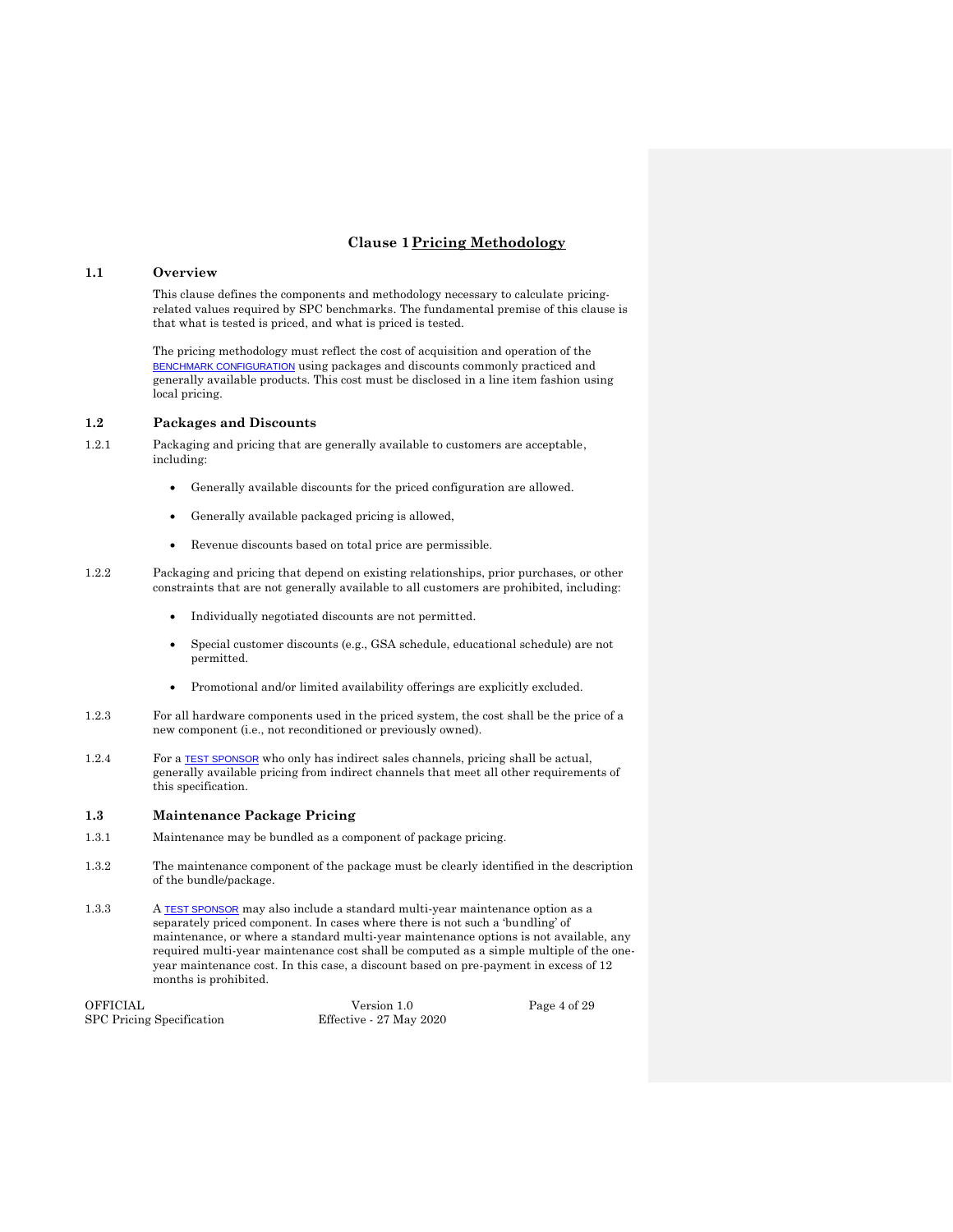#### 1.4 **Prior Purchase Dependencies**

- 1.4.1 Any discount must be based solely on the configuration being priced and cannot be based on past or future purchases.
- 1.4.2 The reported pricing represents a one-time, stand-alone purchase. Assumptions of other purchases, other sites with similar systems, or any other assumption that relies on the principle that the customer has made any other purchase from the **TEST SPONSOR** are specifically prohibited.

#### **1.5 Product Availability**

- 1.5.1 All hardware and software used in the [BENCHMARK CONFIGURATION](#page-22-0) must be commercially available and supported either as individual items or as a part of a larger package.
- 1.5.2 Hardware and software used in the **[BENCHMARK CONFIGURATION](#page-22-0)** that is not included in the TESTED STORAGE CONFIGURATION is exempt from the preceding requirement if it is no longer commercially available and/or supported due to obsolescence.

**Comment:** *The intent is to allow the use of components in the [BENCHMARK](#page-22-0)  [CONFIGURATION](#page-22-0) that were at one time commercially available and supported as long as the components are not a part of the TESTED STORAGE CONFIGURATION.* 

- 1.5.3 The **PRICED STORAGE CONFIGURATION** is the actual configuration the customer would purchase.
- 1.5.4 All hardware and software used in the calculations must be announced and generally orderable by customers.
- 1.5.5 TEST SPONSORS may announce new products and disclose benchmark results before new products have actually shipped. Results based on products that have not yet shipped are still subject to the prohibition of benchmark-special implementations *(*Clause [0.2](#page-1-0)*)*.
- 1.5.6 Each product or collection of products that comprise the **PRICED STORAGE CONFIGURATION** must have an AVAILABILITY DATE.
- 1.5.7 When the PRICED STORAGE CONFIGURATION includes products or components with different AVAILABILITY DATEs, the AVAILABILITY DATE for the PRICED STORAGE CONFIGURATION is the date at which all components are committed to be available
- 1.5.8 The essence of the AVAILABILITY DATE for the **PRICED STORAGE CONFIGURATION** is the ability to take physical delivery of an integrated configuration that is identical the PRICED STORAGE CONFIGURATION, achieves the reported SPC-1 performance, and demonstrates fulfillment of all the requirements of Clause [0.2.](#page-1-0)
- 1.5.9 The AVAILABILITY DATE for the PRICED STORAGE CONFIGURATION shall not be more than three months beyond the FULL DISCLOSURE REPORT submittal date.

#### <span id="page-4-0"></span>**1.6 "Target Country" Requirements**

1.6.1 The TARGET COUNTRY is the country in which the **PRICED STORAGE CONFIGURATION** is

| OFFICIAL                  | Version 1.0             | Page 5 of 29 |
|---------------------------|-------------------------|--------------|
| SPC Pricing Specification | Effective - 27 May 2020 |              |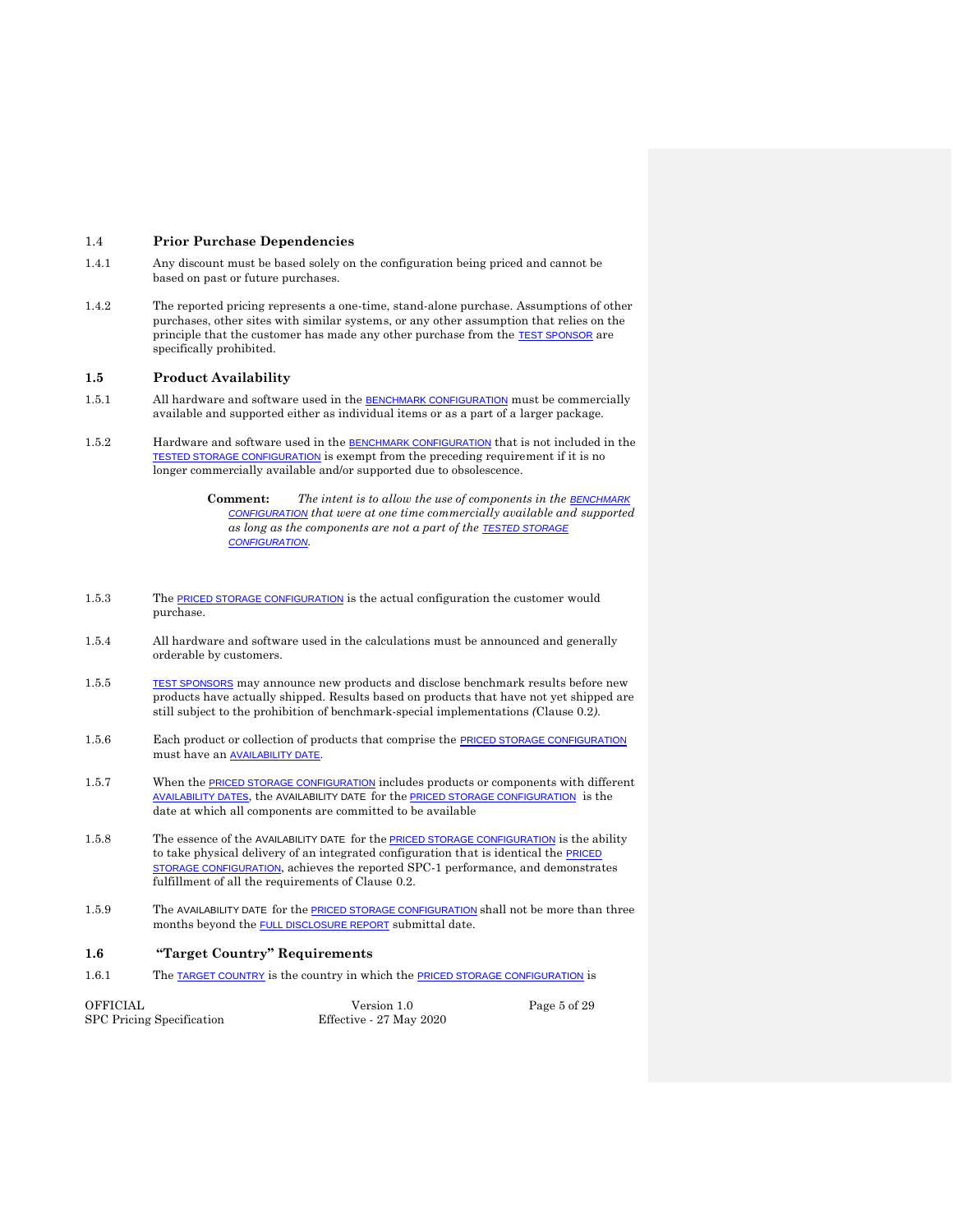available for sale no later than the AVAILABILITY DATE, and in which the required hardware maintenance and software support is provided, either directly from the TEST SPONSOR or indirectly via a third-party supplier.

1.6.2 PRICED STORAGE CONFIGURATION pricing, as well as any included discounts, must be available to all customers in the TARGET COUNTRY.

#### **1.7 Pricing Currency**

#### 1.7.1 **Local Currency**

SPC pricing may be in the currency of the TARGET COUNTRY where the PRICED STORAGE CONFIGURATION product availability, sales and support requirements would be met.

#### 1.7.2 **Non-Local Currency**

- 1.7.2.1 SPC pricing may be in a currency other than the currency of the TARGET COUNTRY, if all of the following requirements are met:
	- The **TARGET COUNTRY** requirements shall be met (see [1.6\)](#page-4-0);
	- The **TEST SPONSOR** shall disclose the country that is the source of the non-local currency used in the SPC pricing.
- 1.7.2.2 A public reference to a pricing element of an SPC RESULT that uses non-local currency pricing shall include a clear statement of the currency used and the TARGET COUNTRY. For example, "SPC-1 Pricing is in U.S. dollars for product availability, sales, and support in People's Republic of China".

### **1.8 Third-Party Pricing**

- 1.8.1 In the event that any hardware, software, or maintenance is provided by a third party not involved as a TEST SPONSOR of the benchmark, the pricing must satisfy all requirements for general availability, standard volume discounts, and full disclosure.
- 1.8.2 The TEST SPONSOR is required to clearly identify all the items, components and services that are not acquired from the TEST SPONSOR. Any third-party supplier's items and prices, including discounts, are subject to the same disclosure requirements as those components supplied by the TEST SPONSOR. Discounts shall not be dependent on purchases from any other suppliers.
- 1.8.3 Any pricing that is not directly offered by the TEST SPONSOR and not derived from the third-party supplier's generally available pricing and discounts must be guaranteed by the third party in a written price quotation. The quotation must be valid for a period not less than 60 days from the date the results are submitted.
- 1.8.4 Third party's written quotations must be included in the FULL DISCLOSURE REPORT and must state:
	- That the quoted prices are generally available;
	- The time period for which the prices are valid;
	- The basis of all discounts;

| OFFICIAL                         | Version 1.0             |
|----------------------------------|-------------------------|
| <b>SPC Pricing Specification</b> | Effective - 27 May 2020 |

Page 6 of 29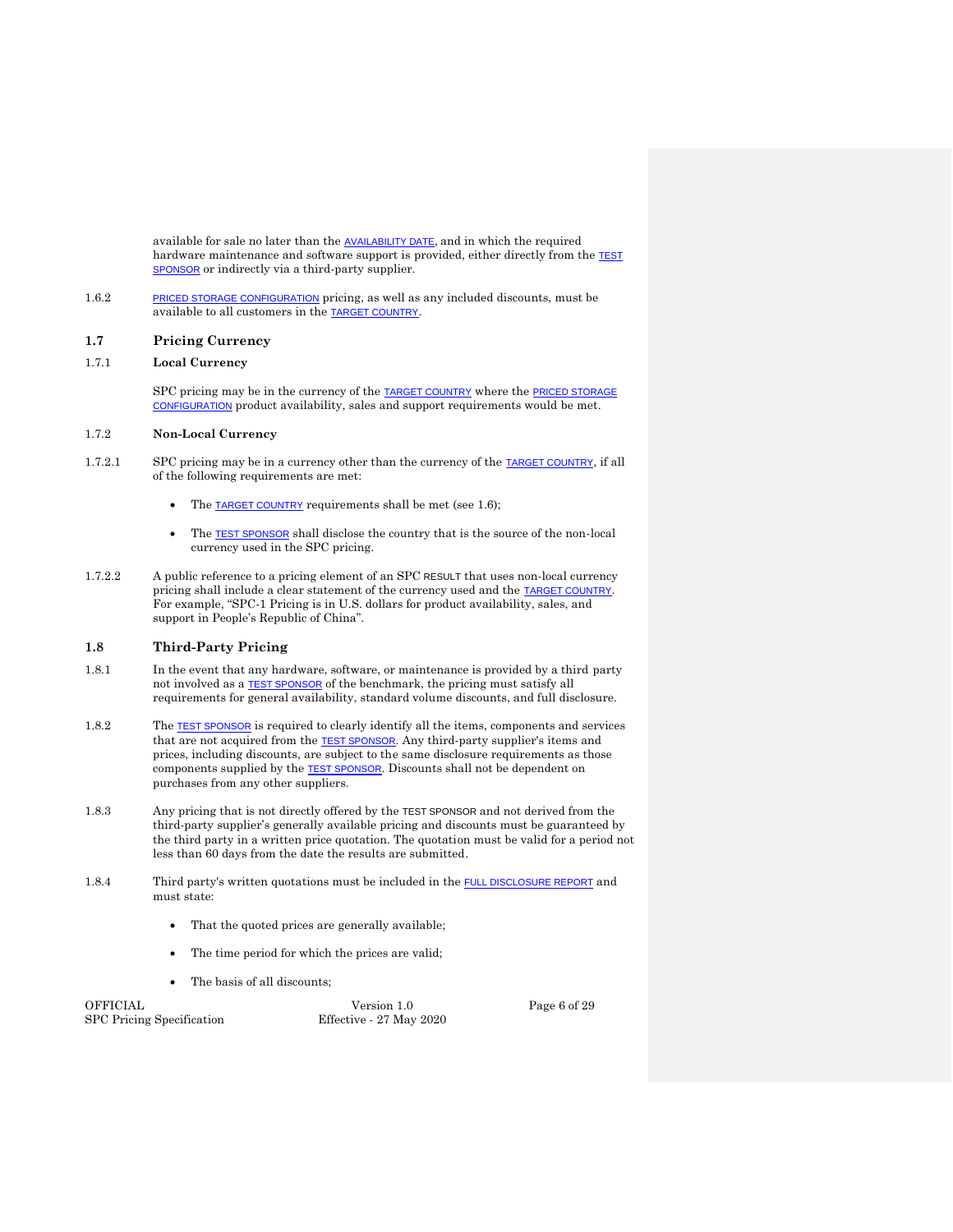• Any terms and conditions that apply to the quoted prices.

 $\begin{tabular}{ll} \bf OFFICIAL \end{tabular} \begin{tabular}{ll} \bf \end{tabular} \begin{tabular}{ll} \bf \end{tabular} \begin{tabular}{ll} \bf \end{tabular} \begin{tabular}{ll} \bf \end{tabular} \begin{tabular}{ll} \bf \end{tabular} \begin{tabular}{ll} \bf \end{tabular} \begin{tabular}{ll} \bf \end{tabular} \begin{tabular}{ll} \bf \end{tabular} \begin{tabular}{ll} \bf \end{tabular} \begin{tabular}{ll} \bf \end{tabular} \begin{tabular}{ll} \bf \end{tabular} \begin{tabular}{ll} \bf \end{tabular} \begin{tabular}{ll} \$  $SPC$  Pricing Specification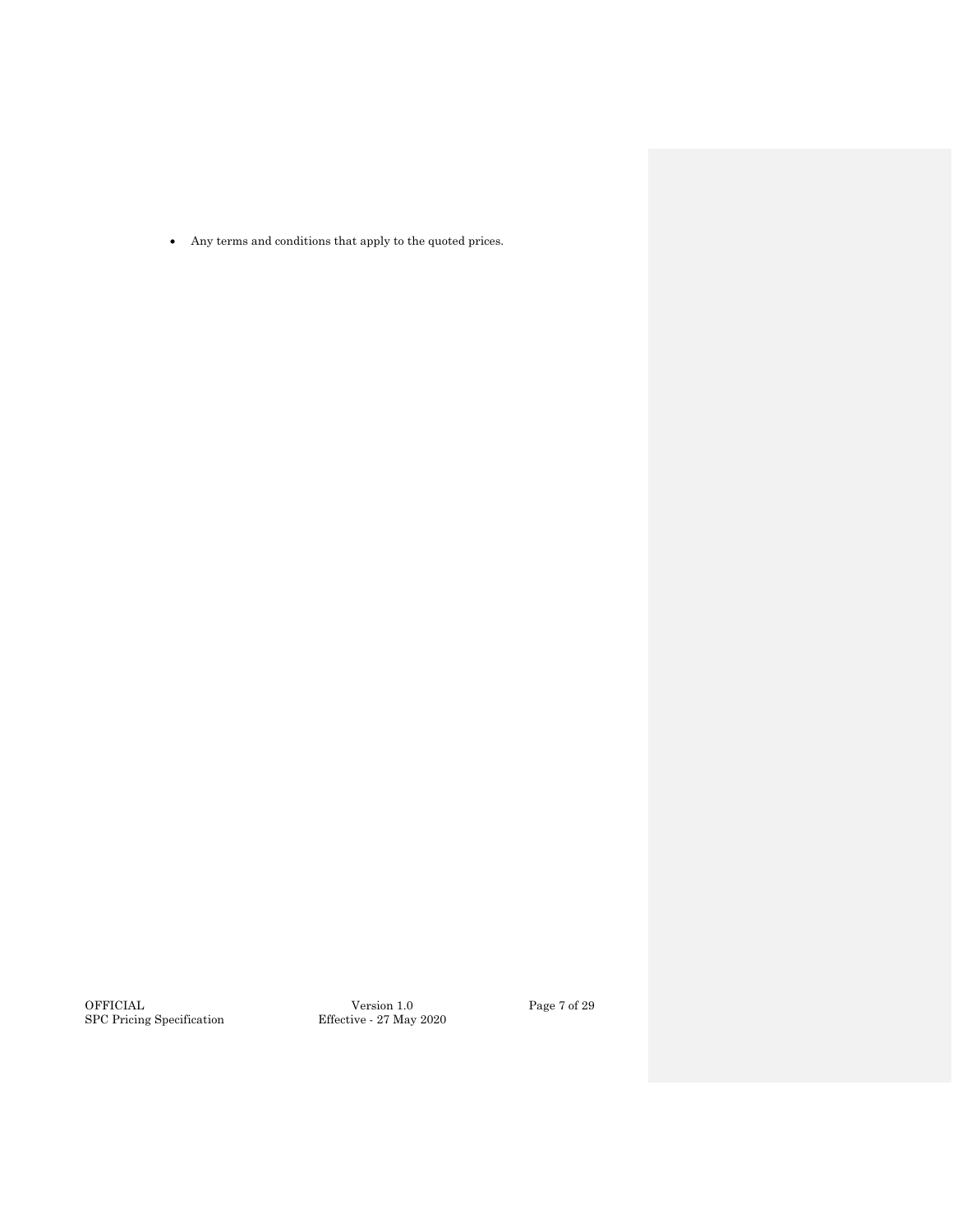# **Clause 2Priced Components**

# **2.1 Overview**

Each benchmark specification shall identify the components that are to be priced ("priced components"). Unless stated otherwise in the benchmark specification, the priced components include:

- the hardware that comprises the **TESTED STORAGE CONFIGURATION** (see [2.2\)](#page-7-0);
- software components present in the **TESTED STORAGE CONFIGURATION** (see [2.3\)](#page-8-0);
- three-year maintenance on all components the **TESTED STORAGE CONFIGURATION** (see [2.5\)](#page-9-0);
- any additional operational components required by **TESTED STORAGE** CONFIGURATION (see [2.6\)](#page-9-1).

# <span id="page-7-0"></span>**2.2 Hardware Pricing**

The pricing for a benchmark submission shall include all hardware components in the TSC. The components that constitute the TSC typically include:

- A storage controller that plugs into a system I/O interconnect on the HOST SYSTEM;
- Batteries used to maintain power to cache/memory in the storage controller in the event of unexpected power failure;
- Cabling between the storage controller and the STORAGE DEVICES used to implement the ASUS;
- All cabinetry used to house components of the TSC (excluding the cabinetry, cooling, power, and monitoring systems required to house the storage controller embedded in the **HOST SYSTEM** cabinet);
- Environmental monitoring systems and related cabling used to monitor the health of components of the TSC;
- Fans used to cool components of the TSC;
- Power supplies and related cabling used to power components of the TSC;
- Power distribution systems and related cabling in cabinetry used to route power to the individual component power supplies in the TSC;
- All management software necessary to present the ASUS to the WORKLOAD GENERATOR;
- STORAGE DEVICES to provide the various levels of storage defined in the benchmark specification.

OFFICIAL Version 1.0 Page 8 of 29<br>SPC Pricing Specification Effective - 27 May 2020 SPC Pricing Specification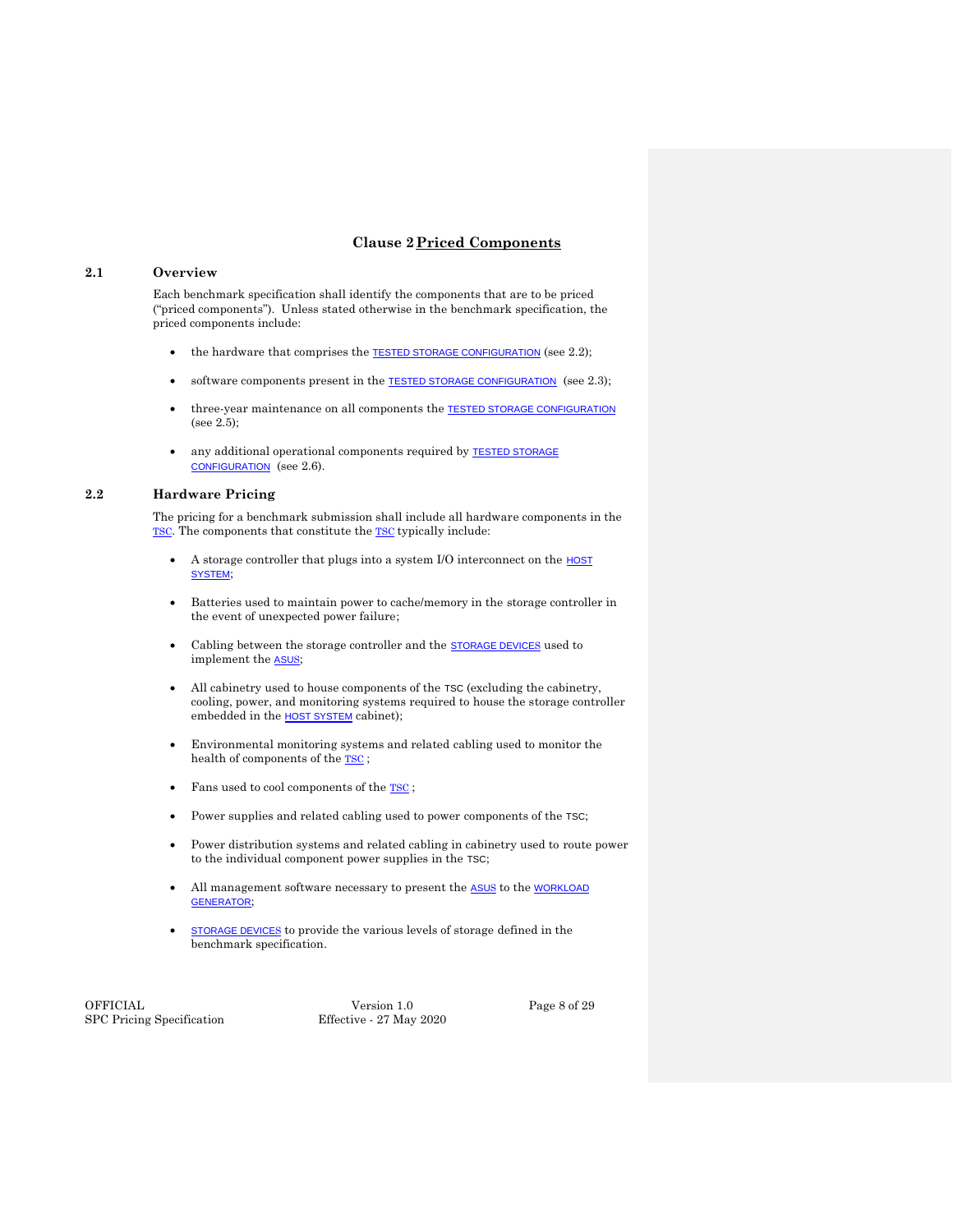### 2.2.1 **Host System Inclusion**

- 2.2.1.1 Each HOST SYSTEM in the [BENCHMARK CONFIGURATION](#page-22-0) must be included as a priced TESTED STORAGE CONFIGURATION component if any of the following conditions are true:
	- The HOST SYSTEM contains an integral component that is a TSC hardware component, which cannot be unplugged and moved to a different **HOST SYSTEM**.
	- The **HOST SYSTEM** contains **STORAGE DEVICES** that are connected internally as integral **HOST SYSTEM** components.
	- The HOST SYSTEM implements **TSC** data protection required by the benchmark.

Examples of TSC that includes the HOST SYSTEM as a priced TSC component are included in each benchmark specification.

- 2.2.1.2 HOST SYSTEMS may provide one or more of the following functionalities and not be included as a priced TSC component:
	- Organize and manage the underlying LOGICAL VOLUMEs that comprise the APPLICATION STORAGE UNITS.
	- Provide RAID 0 (striping)
- 2.2.1.3 TEST SPONSORS should request a recommendation from the SPC Compliance Review Committee, if the above wording does not clarify the **TSC** component status of a **HOST** SYSTEM in their [BENCHMARK CONFIGURATION](#page-22-0).

### <span id="page-8-0"></span>**2.3 Software Pricing**

The pricing for a benchmark submission shall include all software components in the TSC. This will typically include any licensing and usage fees associated with the TSC EXECUTIVE.

### **2.4 Pricing for Benchmark Extensions**

- 2.4.1 Any hardware or software components added to the [TSC](#page-27-0) in order to execute a benchmark extension shall be priced, and are subject to the other requirements in this guide, including discounting, availability and disclosure.
- 2.4.2 Hardware or software components used solely in the execution of a benchmark extension shall not be included in the calculation of any price-related metrics for the underlying BENCHMARK (e.g., SPC-1 price-performance).

Components that are used in both during the execution of one or more benchmark extensions and the underlying benchmark shall be included in the calculation of any price-related metrics for the underlying **BENCHMARK**.

2.4.3 Components used solely in the execution of a benchmark extension shall be not be included in the pricing spreadsheet for the underlying BENCHMARK (see [5.3.1\)](#page-12-0). Instead, the disclosure for each benchmark extension included in a [MEASUREMENT](#page-24-0) shall include a similar pricing summary that includes all components required for that extension that are not accounted for in the pricing spreadsheet for the underlying BENCHMARK, and their associated maintenance costs.

| OFFICIAL                  | Version 1.0             | Page 9 of 29 |
|---------------------------|-------------------------|--------------|
| SPC Pricing Specification | Effective - 27 May 2020 |              |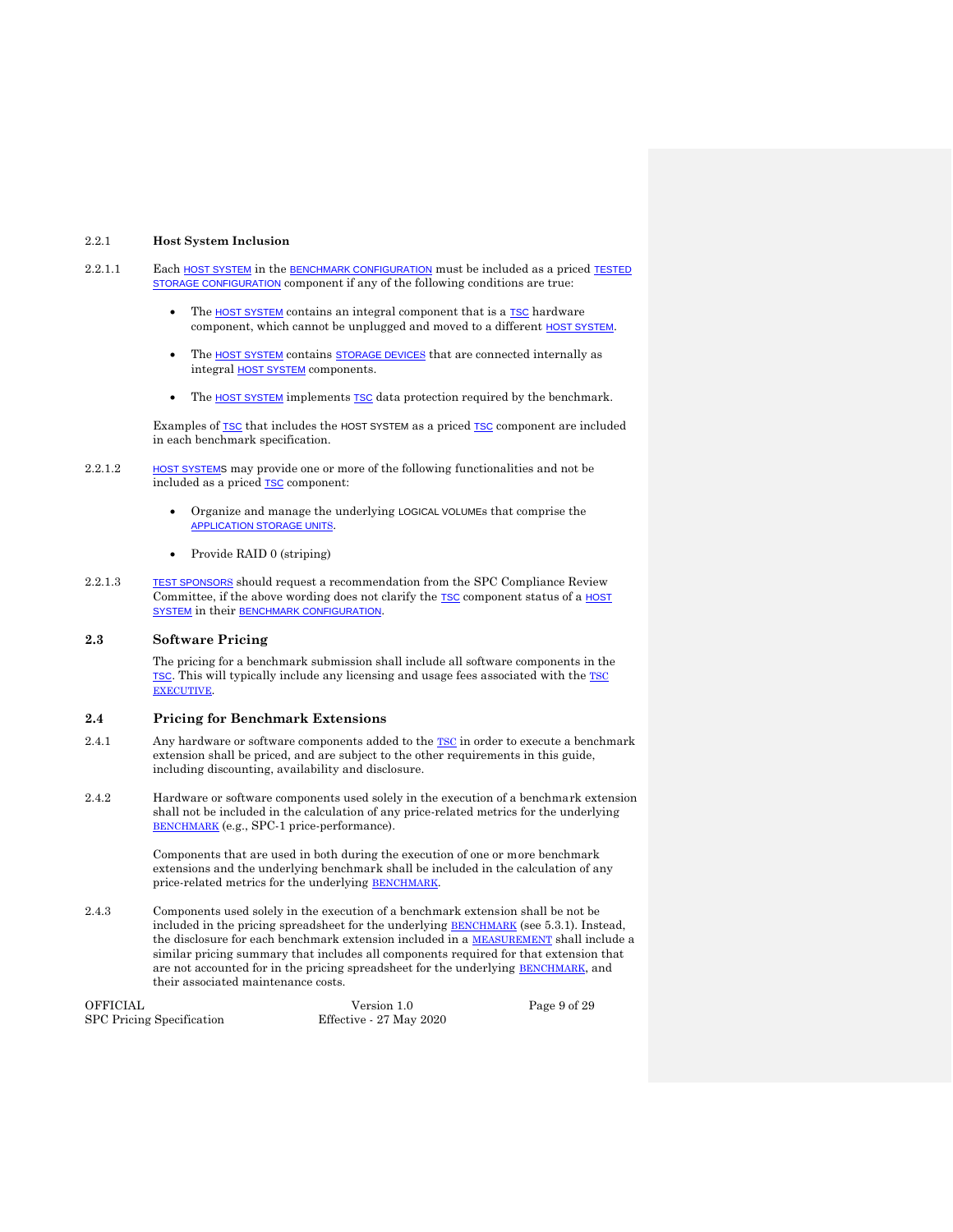### <span id="page-9-0"></span>**2.5 Maintenance Pricing**

2.5.1 Hardware maintenance and software support shall provide the following:

- Acknowledgement of new and existing problems within four (4) hours.
- On-site presence of a qualified maintenance engineer or provision of a customer replaceable part within four (4) hours of the above acknowledgement for any hardware failure that results in an inoperative PRICED STORAGE CONFIGURATION that can be remedied by the repair or replacement of a **PRICED STORAGE** CONFIGURATION component. In either case, the remedy will result in resumption of operation.
- Resumption of operation means the **PRICED STORAGE CONFIGURATION** must be returned to the same state/configuration that was present before the failure.
- Commitment to fix software defects within a reasonable time.
- 2.5.2 The maintenance pricing must be independent of actual failure rates over the three-year period, no matter how many failures occur during that period. The use of Mean Time Between Failure (MTBF) data to directly compute the maintenance cost for this BENCHMARK is precluded. The hardware maintenance pricing requirements cannot be met by pricing based on the cost to fix specific failures, even if the failure rate is calculated from MTBF data.
- 2.5.3 Hardware maintenance and software support must be configured using standard pricing which covers 7 days per week, 24 hours per day coverage, either on-site, or if available as standard offering, via a central support facility.
- 2.5.4 Unless otherwise specified in the BENCHMARK specification, maintenance pricing shall be for a duration of at least three years (36 months).

### <span id="page-9-1"></span>**2.6 Additional Component Pricing**

- 2.6.1 Additional products explicitly required for the operation, administration, or maintenance of the PRICED STORAGE CONFIGURATION must be included. This includes all required third-party software and hardware products.
- 2.6.2 Copies of the software used by the PRICED STORAGE CONFIGURATION, on appropriate media, and a software load device, if required for initial load or maintenance updates, must be included.
- 2.6.3 The price of all cables used to connect components of the PRICED STORAGE CONFIGURATION must be included.
- 2.6.4 If the **PRICED STORAGE CONFIGURATION** is greater than 20U, the configuration must include the appropriate racking/cabinetry and power distribution.

OFFICIAL Version 1.0 Page 10 of 29 SPC Pricing Specification Effective - 27 May 2020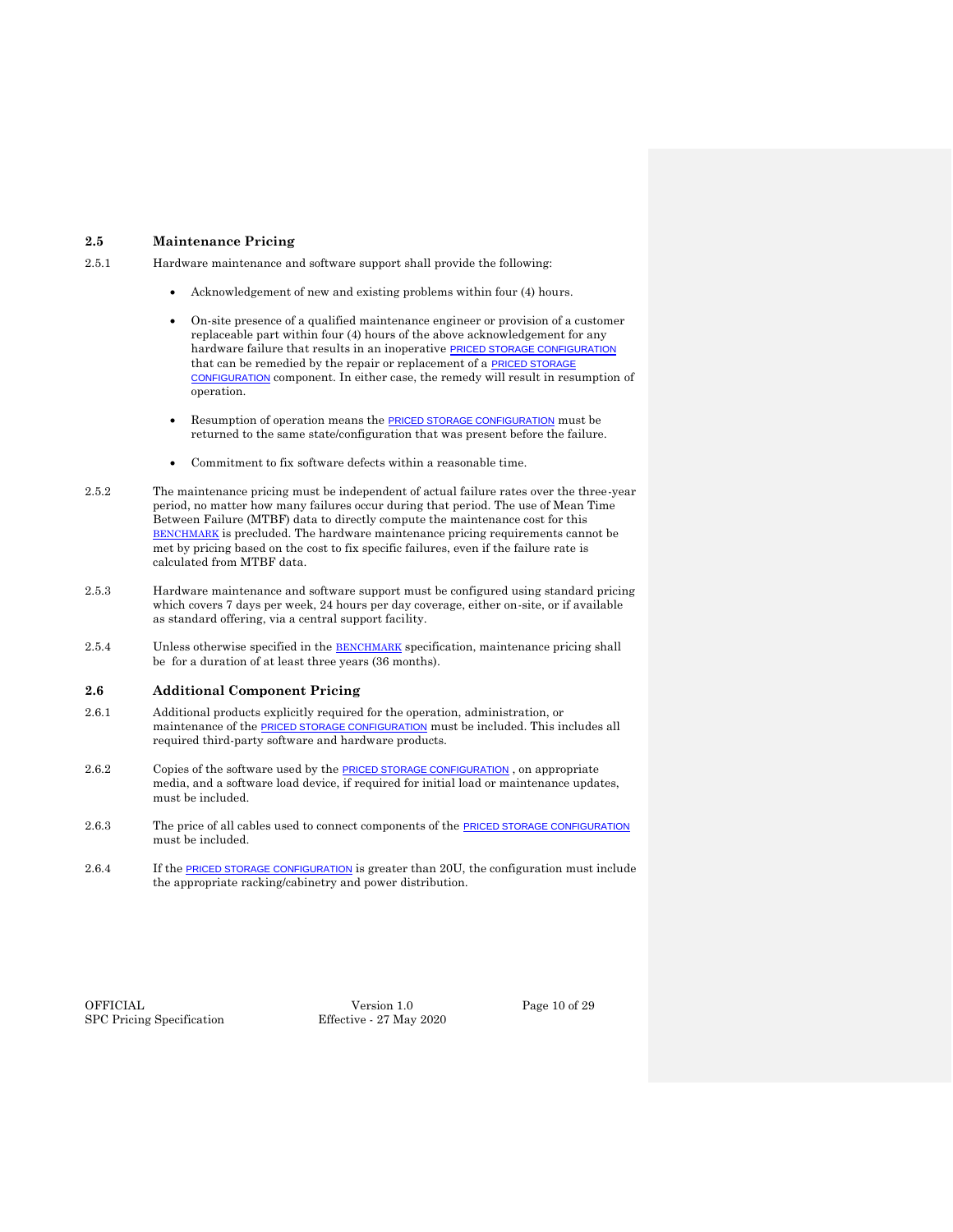### **Clause 3TSC/PSC Pricing**

### **3.1 Overview**

The TSC represents the equipment configuration that is physically present during the benchmark measurement. The configuration used in pricing must be customer orderable. To allow the use of a valid measurement configuration that may not represent a customer orderable configuration, this clause will distinguish between the TSC and **PRICED STORAGE CONFIGURATION** (PSC).

#### <span id="page-10-0"></span>**3.2 Priced Storage Configuration**

- 3.2.1 The PRICED STORAGE CONFIGURATION represents a customer orderable configuration. If the TSC, without modification, is customer orderable, it is also the **PSC**.
- 3.2.2 In cases where the TSC is a valid measurement configuration but not a customer orderable configuration, the **TSC** and **PRICED STORAGE CONFIGURATION** will differ. The PRICED STORAGE CONFIGURATION will be comprised of the TSC with appropriate components added or deleted to create a customer orderable configuration.

For example, consider a configuration in which a portion of the PHYSICAL STORAGE  $\underline{\textsf{CAPACITY}}$  is not physically connected to the<br>  $\underline{\textsf{TSC}}$  , and the  $\underline{\textsf{TSC}}$  can be ordered without that unused storage. In this case, the **PRICED STORAGE CONFIGURATION** would not include the unused storage.

A second example would be a configuration in which all of the PHYSICAL STORAGE CAPACITY is used in the benchmark, but that specific storage capacity is not orderable. The amount of storage included in the pricing would be adjusted to create an orderable configuration, again resulting in a **PRICED STORAGE CONFIGURATION** that differs from the TSC .

3.2.3 In those cases where there is deletion or addition of components to create a customer orderable configuration, the PRICED STORAGE CONFIGURATION must be capable of providing at least the same level of reported performance as the TSC . Any component change between the TSC and the PSC shall be performance-neutral.

### **3.3 Additional Operational Components**

- 3.3.1 Additional products explicitly required for the operation, administration, or maintenance of the PRICED STORAGE CONFIGURATION must be included. This includes all required third-party software and hardware products.
- 3.3.2 Copies of the software used by the PRICED STORAGE CONFIGURATION , on appropriate media, and a software load device, if required for initial load or maintenance updates, must be included.
- 3.3.3 The price of all cables used to connect components of the PRICED STORAGE CONFIGURATION must be included.
- 3.3.4 The rack capacity (stated in rack units or RU) required of the PRICED STORAGE CONFIGURATION shall be disclosed. If the PRICED STORAGE CONFIGURATION requires rack capacity of more than 20 RU, the configuration shall include the appropriate racking/cabinetry and power distribution.

OFFICIAL Version 1.0 Page 11 of 29 SPC Pricing Specification Effective - 27 May 2020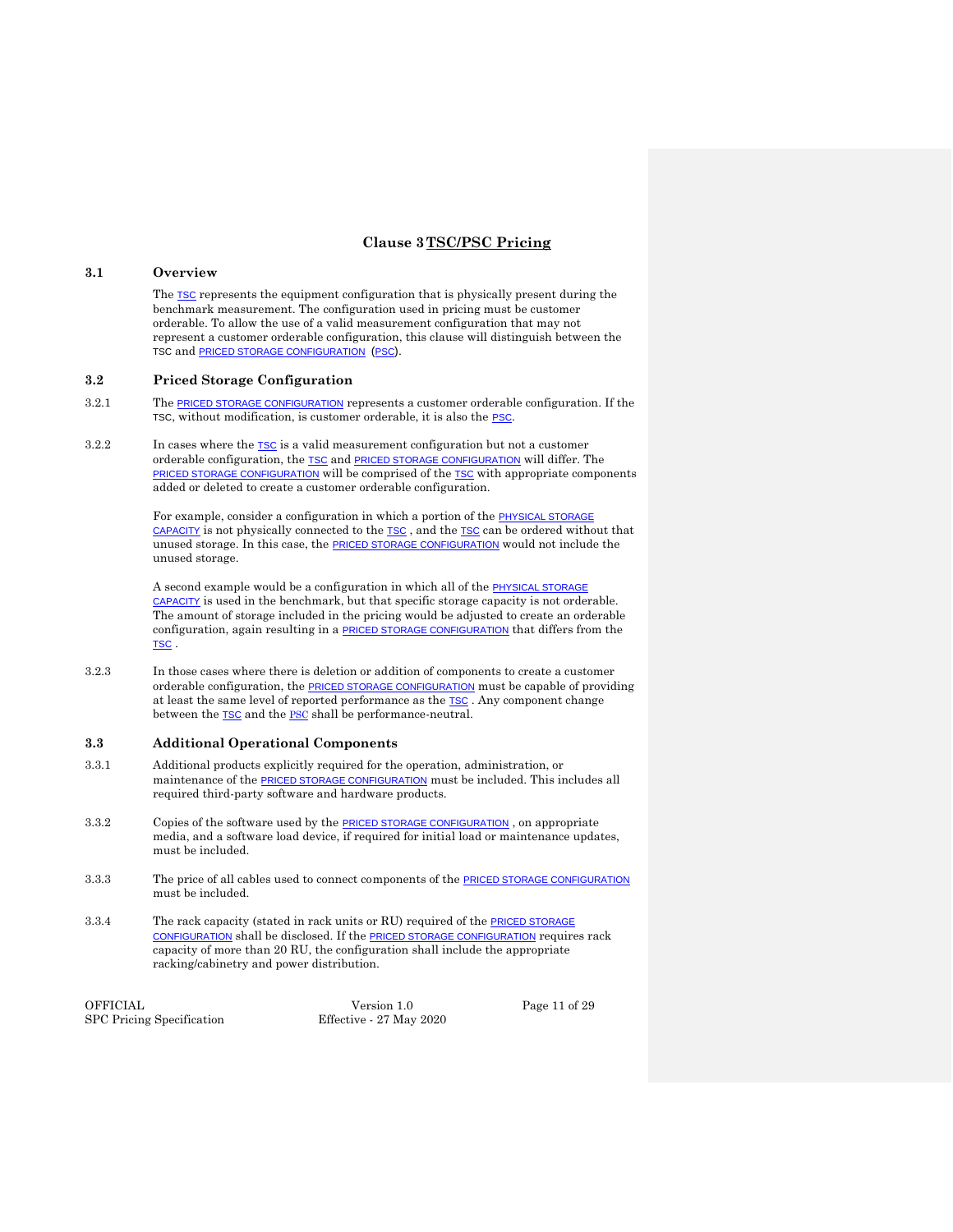# **Clause 4Configuration Changes and Pricing**

- 4.1 In addition to providing an accurate pricing model at the time of publication, test sponsors are responsible for maintaining the accuracy the pricing for a given measurement for as long as it active on the SPC results list.
- 4.2 Changes to the underlying **PSC** may be required over time, as components are changed, retired or replace. This is permitted, provided those changes have no impact PSC's ability to achieve the published performance
- 4.3 Each benchmark specification identifies those portions of its TSC that impact the performance of the configuration, and those that do not.
- 4.4 Benchmark specifications may also identify TSC components that may not be substituted after benchmark publication. No substitutions will be allowed for any components in this class.
- 4.5 Components that do not impact performance may be substituted at any time after benchmark publication. If such a substitution is made, the price-related information for the result shall be updated appropriately.
- 4.6 Components that are identified as impacting performance may be substituted after benchmark publication, provided that the performance neutral-nature of the substation can be demonstrated.
- 4.7 A demonstration of performance neutrality shall be designed in conjunction with a certified Auditor, and the results shall be reviewed by a certified Auditor, but are not subject to a new peer review.
- 4.8 The demonstration need not involve an entire system configuration, but may be based on a component-level comparison between the original **PSC** and the proposed configuration update.

OFFICIAL Version 1.0 Page 12 of 29<br>SPC Pricing Specification Effective - 27 May 2020 SPC Pricing Specification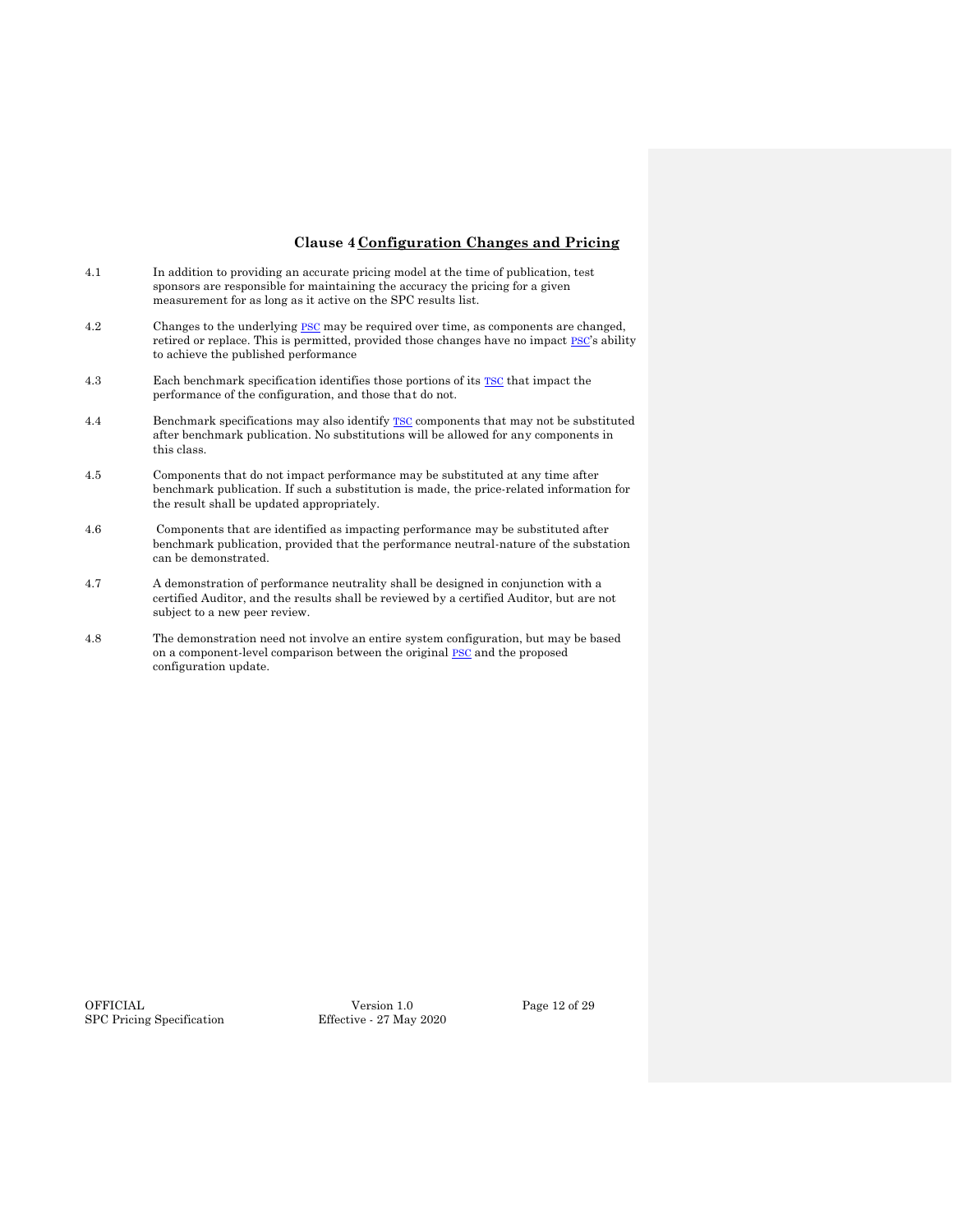## **Clause 5Disclosure Requirements**

### **5.1 Component Availability and Support**

- 5.1.1 The **TEST SPONSOR** shall disclose all effective dates of the reported prices.
- 5.1.2 The **TEST SPONSOR** shall disclose the target country and priced currency.

#### **5.2 Calculation of Total System Price**

- 5.2.1 Calculation of TOTAL SYSTEM PRICE, includes:
	- The cost of the **PRICED STORAGE CONFIGURATION**.
	- The cost of additional hardware and/or software products.
	- Maintenance as defined in the appropriate benchmark
	- HOST SYSTEM(S) that are considered priced TSC components
	- All applicable tariffs, duties, and import fees, when appropriate, if those costs are not included in the listed product prices.
- 5.2.2 Specifically excluded from the pricing calculation are the following:
	- Components necessary for the execution of the benchmark that do not provide any storage functionality and do not enhance the measured performance of the TESTED STORAGE CONFIGURATION.
	- Software, which is not a third-party product, that meets the exclusions listed in [2.3.](#page-8-0)
	- The cost of maintenance for HBA(s) included in the **PRICED STORAGE** CONFIGURATION.
	- Any associated shipping costs.

### **5.3 Required Reporting**

#### <span id="page-12-0"></span>5.3.1 **Pricing Spreadsheet**

- 5.3.1.1 The PRICING SPREADSHEET details how the cost of ownership is computed. It contains the prices, discounts, warranty information, and maintenance cost for all the hardware and software components in the PRICED STORAGE CONFIGURATION. Price disclosure shall be presented in a structured fashion to enhance clarity and comparability between test results.
- 5.3.1.2 The REFERENCE PRICE of a component or subsystem is defined as the price at which it could be ordered individually from the vendor or designated third-party suppler.
- 5.3.1.3 The PRICING SPREADSHEET must be included in the FULL DISCLOSURE REPORT and must include the following items for each component in the PSC:
	- Part name or brief description

| OFFICIAL                  | Version 1.0             | Page 13 of 29 |
|---------------------------|-------------------------|---------------|
| SPC Pricing Specification | Effective - 27 May 2020 |               |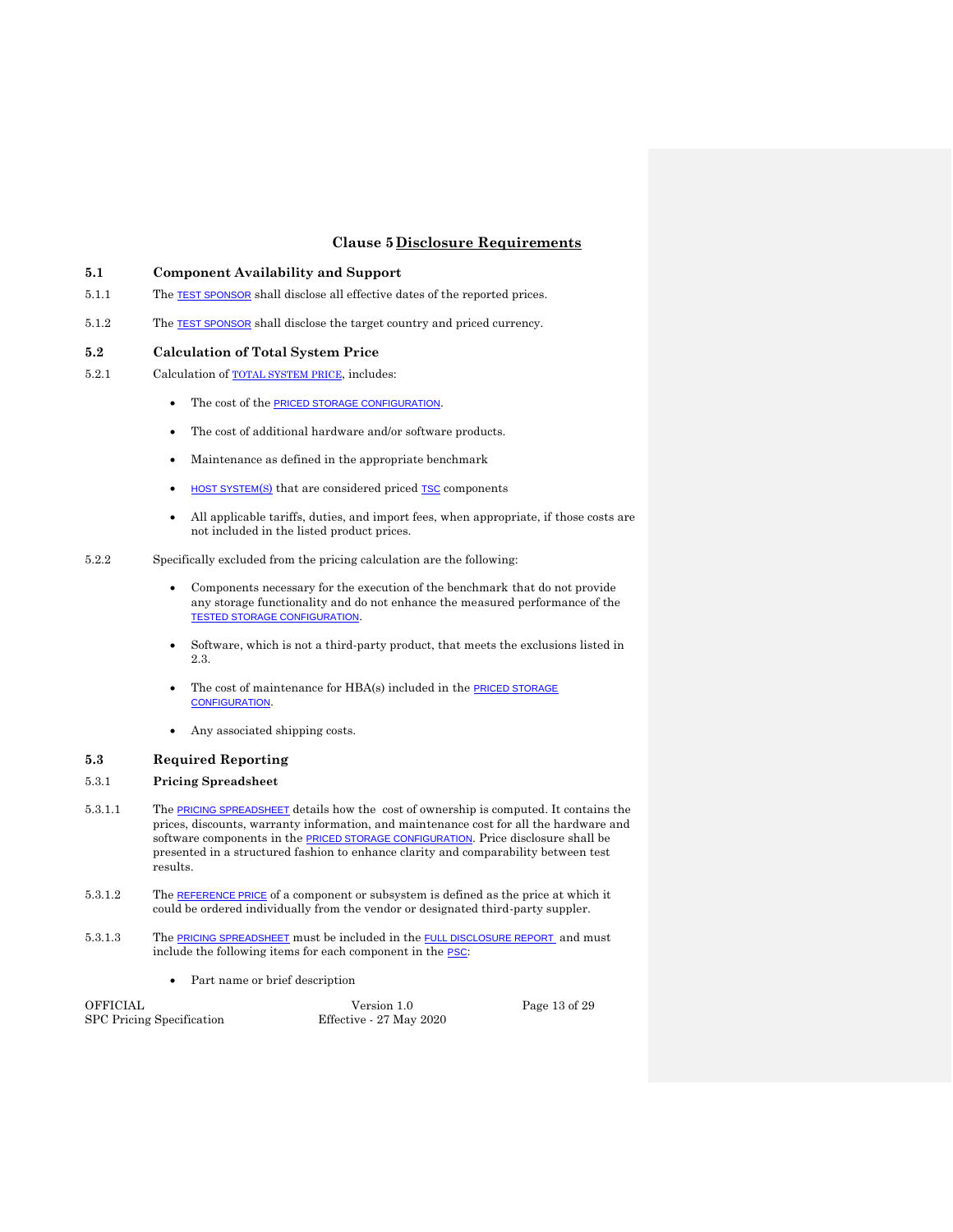- Part number
- Source of the component, whether from a **TEST SPONSOR** or a third party (note: this can be an index into a list of component sources provided that list is included in the **PRICING SPREADSHEET** )
- REFERENCE PRICE</u> of the component
- Quantity of the component used in the priced configuration
- The extended price of the component, based on the REFERENCE PRICE of the component, the quantity included in the priced configuration and any componentlevel discounting
- The maintenance cost (including any discount for pre-payment), or a notation that maintenance for the part is included in another maintenance charge.
- If the component is a bundle/package of parts, the above items apply to the bundle but each item in the bundle/package shall be clearly identified in the description of bundle/package.
- Components required to configure the **PRICED STORAGE CONFIGURATION** that have an aggregate price less than 0.1% of the PRICED STORAGE CONFIGURATIONmay be listed as a single line item with a description of the collection of components, e.g., "Miscellaneous Cables."
- 5.3.1.4 The TOTAL SYSTEM PRICE of the PRICED STORAGE CONFIGURATION and its associated threeyear maintenance cost must be included in the **PRICING SPREADSHEET**. The TOTAL SYSTEM PRICE shall be stated in the minimum level of negotiable detail for the pricing currency, e.g. U.S. dollars and cents.
- 5.3.1.5 The percentage, amount, and basis (including type and justification) of all discounts listed shall be disclosed. A tabular summary may be employed to simplify the presentation.
- 5.3.1.6 Thresholds for such discounts need not be disclosed.
- 5.3.1.7 The overall discount in defined as

$$
D = \frac{\sum_{C} Q * R - T}{\sum_{C} Q * R}
$$

Where:

D is overall discount T is total system price C is the set of components, services and maintenance in T Q is the quantity of a given element in C used in the PSC R is the reference price for that element in C

5.3.1.8 The overall discount shall be disclosed.

OFFICIAL Version 1.0 Page 14 of 29<br>SPC Pricing Specification Effective - 27 May 2020 SPC Pricing Specification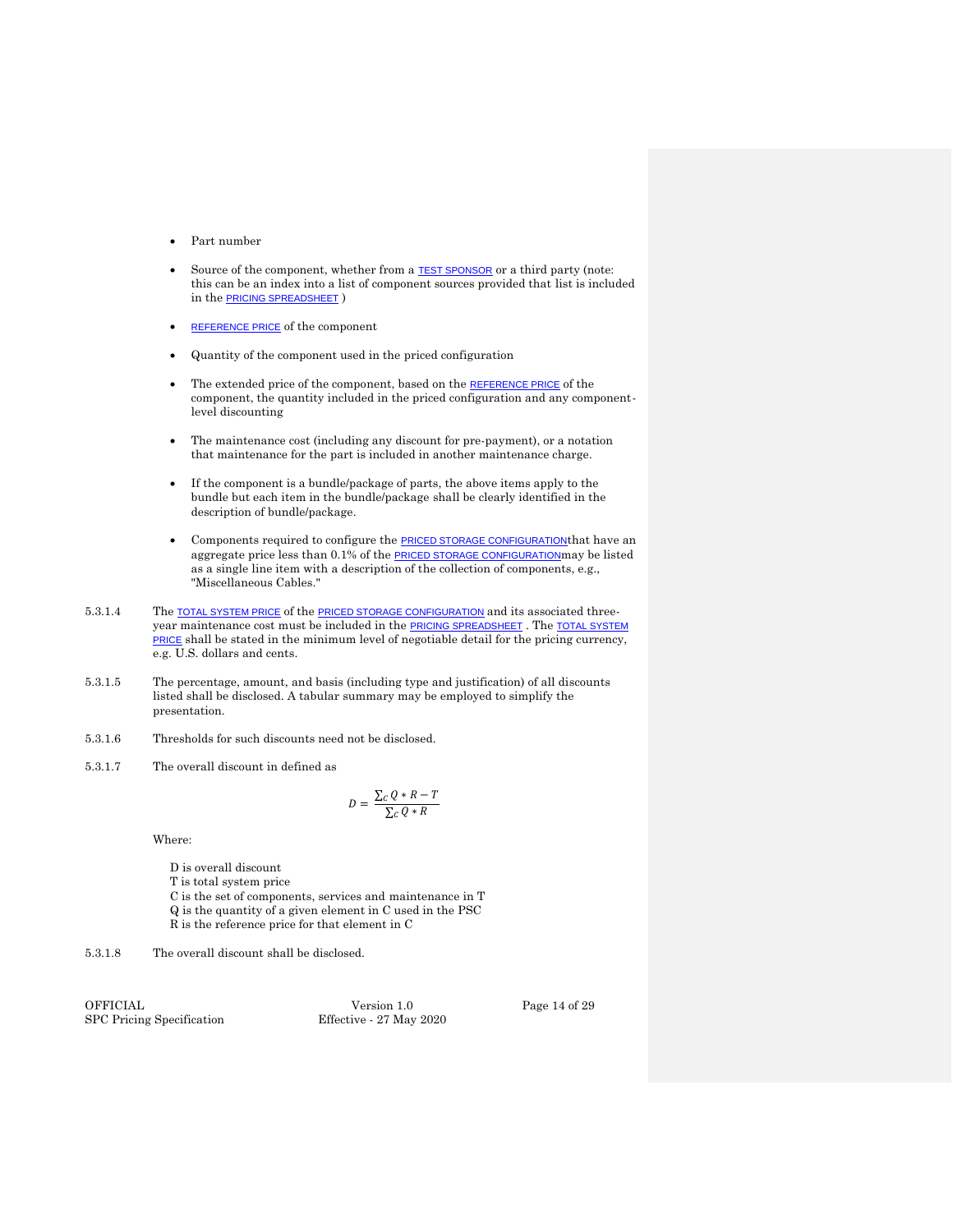5.3.1.9 While package pricing is allowed, the level of discount obtained through such packages shall be disclosed by reporting the individual REFERENCE PRICE for each component in the PRICING SPREADSHEET.

> **Comment:** *This requirement does not apply to components that are not sold separately, other than as repair parts.*

5.3.1.10 The **PRICING SPREADSHEET** shall contain the following text:

Prices used in SPC benchmarks reflect the actual prices a customer would pay for a one-time purchase of the stated components. Individually negotiated discounts are not permitted. Special prices based on assumptions about past or future purchases are not permitted. All discounts reflect standard pricing policies for the listed components. For complete details, see the pricing sections of the SPC benchmark specifications. If you find that the stated prices or maintenance levels are not available according to these terms, please inform the SPC at **SPCADMIN@[STORAGEPERFORMANCE](mailto:spcadmin@storageperformance.org).ORG.** 

**Comment:** *This wording is intended to assure that SPC pricing is viewed in an appropriate context, and to encourage the participation of consumers of SPC data is ensuring that the pricing methodologies are properly adhered to.*

#### **5.4 Disclosure Requirements**

- 5.4.1 Each SPC Benchmark defines its own set of PRICE-RELATED DATA.
- 5.4.2 Any information identified in a benchmark specification as PRICE-RELATED DATA shall be subject to the requirements defined in this document, unless explicitly exempted in the applicable benchmark specification.
- 5.4.3 All price-related data shall be reported to a resolution of the smallest negotiable whole unit of the pricing currency used in the pricing. For example, configurations priced in US dollars would report TOTAL SYSTEM PRICE as \$12,345.67.

#### 5.4.4 **SPC-1 Pricing Revisions**

PRICED STORAGE CONFIGURATION pricing of an existing RESULT may be revised based on fully documented price changes *(decreases and increases)*. If the cumulative price changes result in an increase of 5% or more from the reported TOTAL SYSTEM PRICE , the TEST SPONSOR must submit a revised FDR with the new pricing information to the SPC within 30 days of the effective date of the price changes for the SPC-1 RESULT to remain compliant. Pricing changes below the 5% increase threshold are submitted at the discretion of the **TEST SPONSOR** . In either case, the SPC-1 measurement need not be reexecuted to remain compliant if there are no changes in the PRICED STORAGE CONFIGURATION components resulting from the revised pricing.

> **Comment:** *The intent of this clause is that published the SPC-1 TOTAL SYSTEM PRICE- reflects the actual, current SPC-1 TOTAL SYSTEM PRICE.*

OFFICIAL Version 1.0 Page 15 of 29 SPC Pricing Specification Effective - 27 May 2020

**Commented [j1]:** *Comment: Add defined term*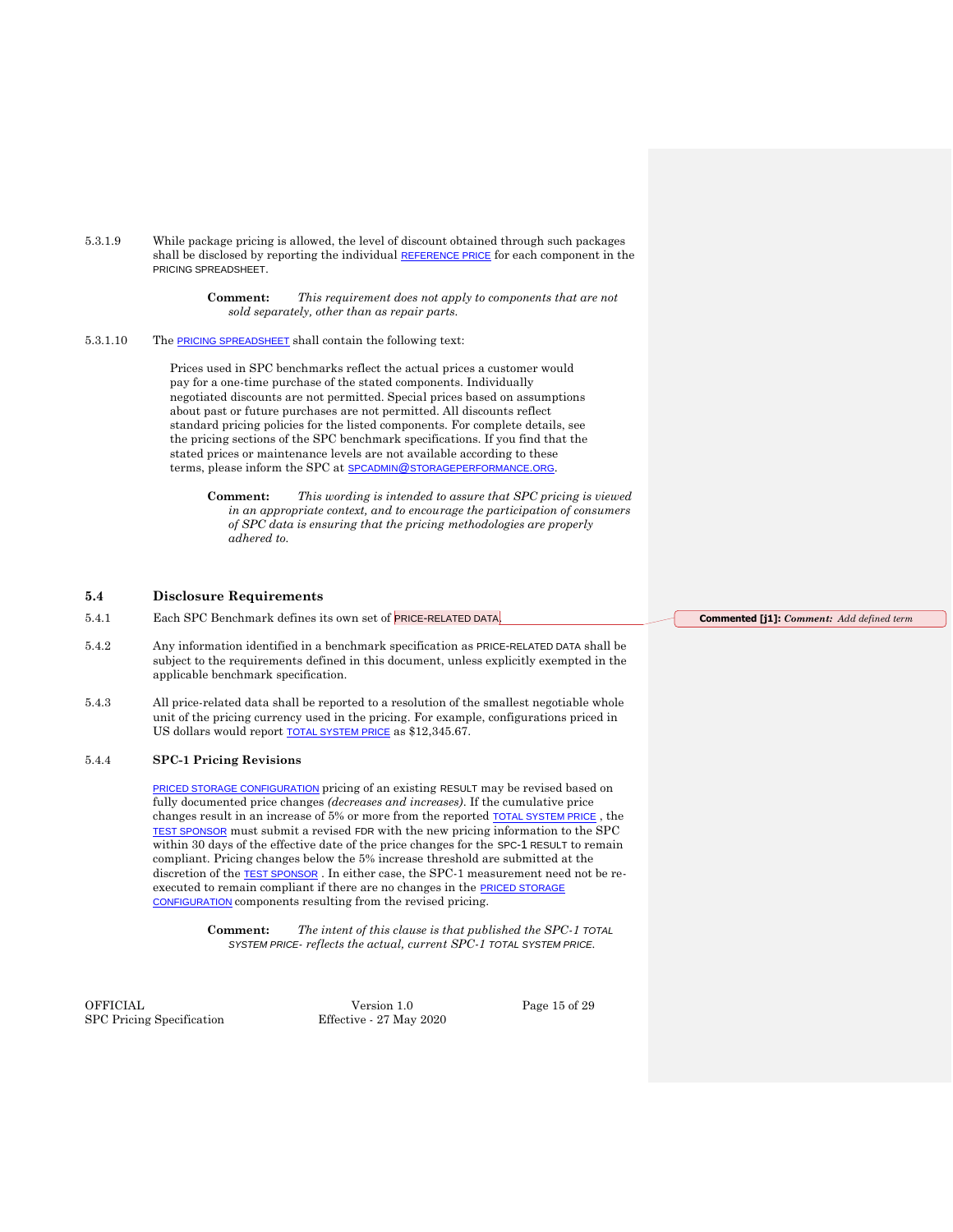#### 5.4.5 **Priced Storage Configuration Availability Date Revisions**

The original AVAILABILITY DATE for the **PRICED STORAGE CONFIGURATION** may be revised consistent with the Availability requirement. The SPC-1 measurement need not be reexecuted to remain compliant if there are no changes in the PRICED STORAGE CONFIGURATION resulting from the revised AVAILABILITY DATE.

#### 5.4.6 **Component Substitution in a revised SPC-1 Result**

If a revision to an existing SPC-1 RESULT would result in a change to the PRICED STORAGE CONFIGURATION documented in the corresponding SPC-1 FULL DISCLOSURE REPORT (FDR), the TEST SPONSOR must submit, for review by an AUDITOR, a list of components that would be changed. The AUDITOR may require additional information and/or specific tests to be executed to ensure the revised PRICED STORAGE CONFIGURATION is capable of successfully completing the PERSISTENCE TEST, as well as, providing at least the same level of reported performance as stated in the current FDR.

Examples of component substitutions include:

- Replacement of a now obsolete component that was included in the existing PRICED STORAGE CONFIGURATION.
- Replacement of a component when a change in the component's availability would extend the SPC-1 AVAILABILITY DATE beyond the period allowed by the specification.

If the PRICED STORAGE CONFIGURATION component changes are approved by the AUDITOR, an amended SPC-1 Audit Certification letter will be issued to the TEST SPONSOR for inclusion in a revised FDR, which will contain a list of all changes *(*. If the AUDITOR does not approve the component changes, the TEST SPONSOR may appeal that decision to the SPC Compliance Review Committee.

#### 5.4.7 **Pricing Spreadsheet**

- 5.4.7.1 The PRICING SPREADSHEET details how the three-year cost of ownership is computed. It contains the prices, discounts, warranty information, and maintenance cost for all the hardware and software components in the PRICED STORAGE CONFIGURATION. Price disclosure shall be presented in a structured fashion to enhance clarity and comparability between test results.
- <span id="page-15-0"></span>5.4.7.2 The REFERENCE PRICE of a component or subsystem is defined as the price at which it could be ordered individually from the vendor or designated third-party suppler.
- 5.4.7.3 The PRICING SPREADSHEET must be included in the FULL DISCLOSURE REPORT and must include the following items for each component in the PSC:
	- Part name or brief description
	- Part number
	- Source of the component, whether from a TEST SPONSOR or a third party (note: this can be an index into a list of component sources provided that list is included in the PRICING SPREADSHEET)

OFFICIAL Version 1.0 Page 16 of 29 SPC Pricing Specification Effective - 27 May 2020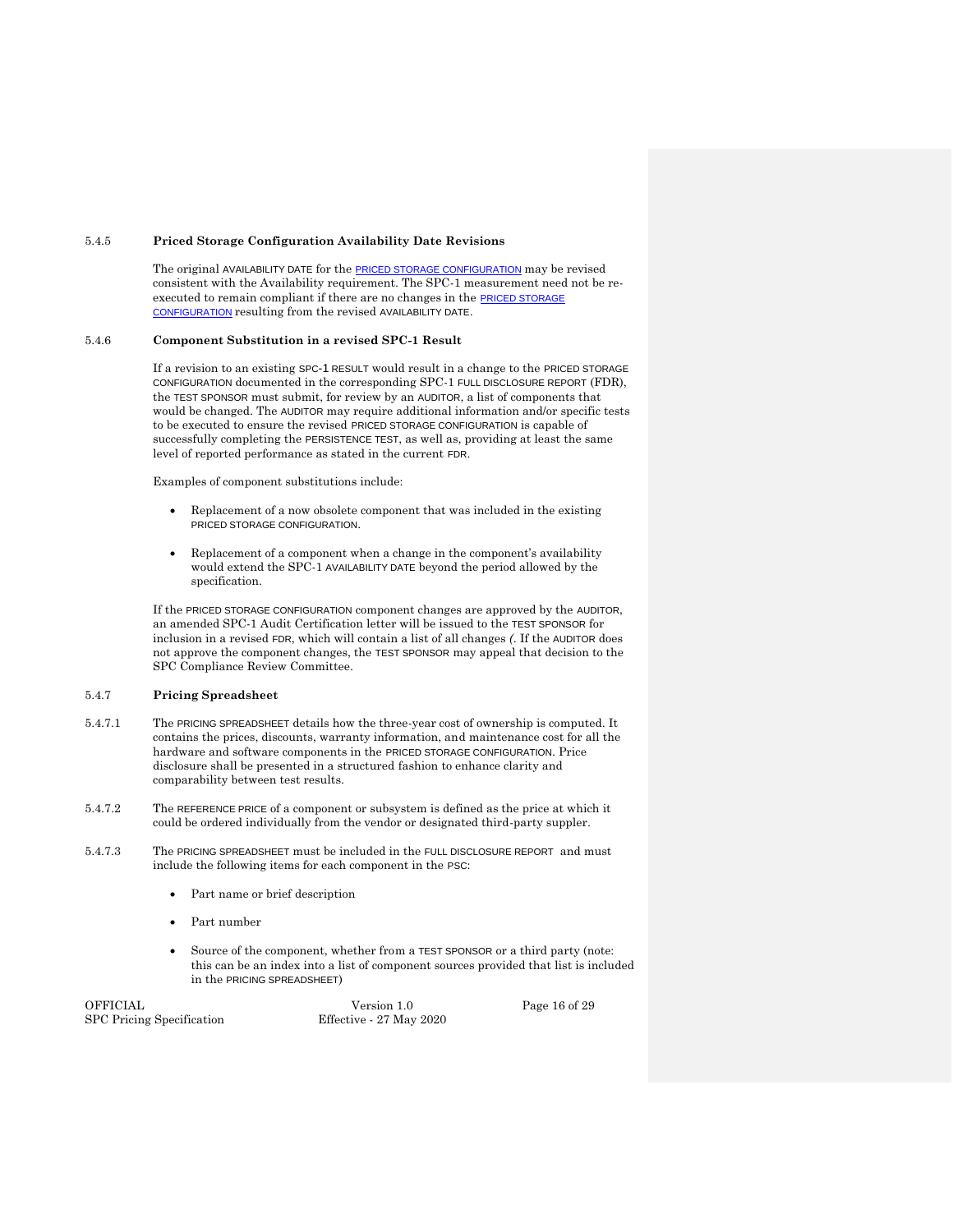- REFERENCE PRICE of the component
- Quantity of the component used in the priced configuration
- The extended price of the component, based on the REFERENCE PRICE of the component, the quantity included in the priced configuration and any componentlevel discounting
- The maintenance cost (including any discount for pre-payment), or a notation that maintenance for the part is included in another maintenance charge.
- If the component is a bundle/package of parts, the above items apply to the bundle but each item in the bundle/package must be clearly identified in the description of bundle/package.
- Components required to configure the PRICED STORAGE CONFIGURATION that have an aggregate price less than 0.1% of the PRICED STORAGE CONFIGURATION may be listed as a single line item with a description of the collection of components, e.g., "Miscellaneous Cables."
- 5.4.7.4 The TOTAL SYSTEM PRICE of the PRICED STORAGE CONFIGURATION and its associated threeyear maintenance cost must be included in the PRICING SPREADSHEET. The TOTAL SYSTEM PRICE must be stated in the minimum level of negotiable detail for the pricing currency, e.g. U.S. dollars and cents.
- 5.4.7.5 The percentage, amount, and basis (including type and justification) of all discounts listed must be disclosed. A tabular summary may be employed to simplify the presentation.
- 5.4.7.6 Thresholds for such discounts need not be disclosed.
- 5.4.7.7 While package pricing is allowed, the level of discount obtained through such packages shall be disclosed by reporting the individual REFERENCE PRICE for each component in the PRICING SPREADSHEET (see Clause [5.4.7.2\)](#page-15-0).

**Comment:** *This requirement does not apply to components that are not sold separately, other than as repair parts.*

5.4.7.8 The PRICING SPREADSHEET shall contain the following text:

Prices used in SPC benchmarks reflect the actual prices a customer would pay for a one-time purchase of the stated components. Individually negotiated discounts are not permitted. Special prices based on assumptions about past or future purchases are not permitted. All discounts reflect standard pricing policies for the listed components. For complete details, see the pricing sections of the SPC benchmark specifications. If you find that the stated prices or maintenance levels are not available according to these terms, please inform the SPC at SPCADMIN@[STORAGEPERFORMANCE](mailto:spcadmin@storageperformance.org).ORG.

**Comment:** *This wording is intended to assure that SPC pricing is viewed in an appropriate context, and to encourage the participation of consumers of SPC data is ensuring that the pricing methodologies are properly adhered to.*

OFFICIAL Version 1.0 Page 17 of 29 SPC Pricing Specification Effective - 27 May 2020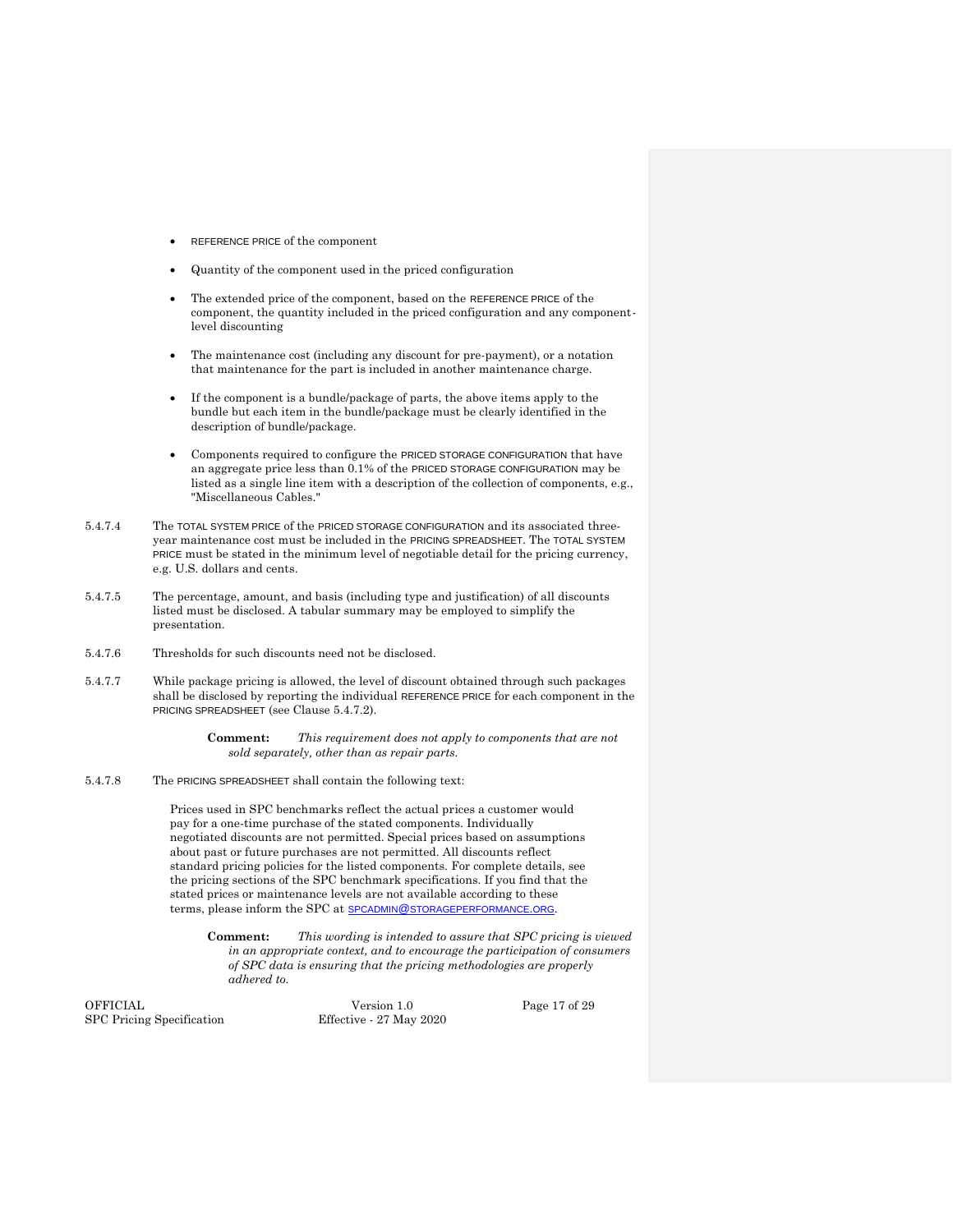OFFICIAL Version 1.0 Page 18 of 29 SPC Pricing Specification

- 27 May 2020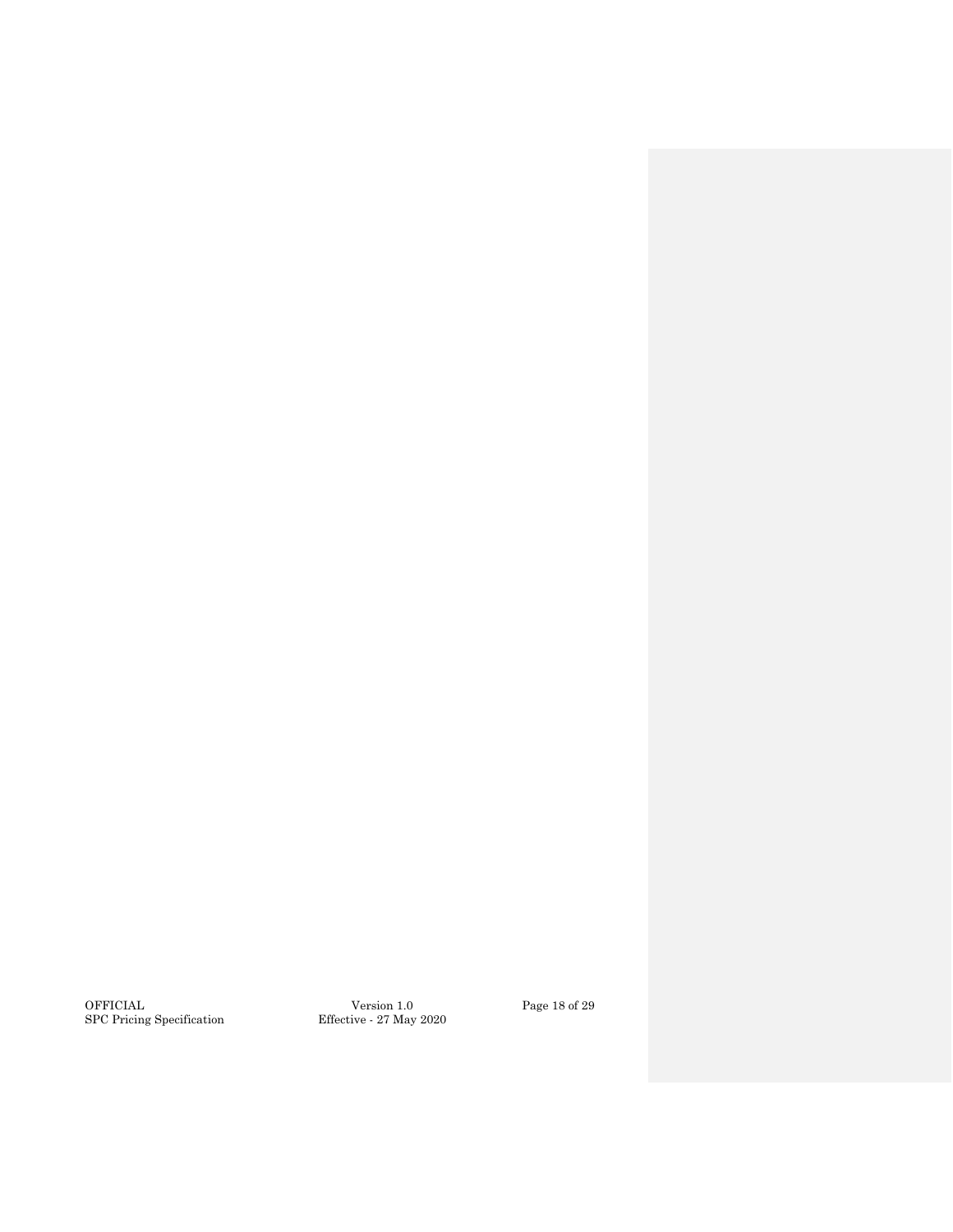# **Clause 6Audit Requirements**

- 6.1 The AUDITOR shall review a preliminary copy of the PRICING SPREADSHEET, and verify that it meets all the requirements and constraints of this document.
- 6.2 The AUDITOR is not required to review the final pricing prior to issuing the Audit Certification letter.

 $\begin{tabular}{ll} \bf{OFFICIAL} & \bf{Version 1.0} & \bf{Page 19 of 29}\\ \bf{SPC Pricing Specification} & \bf{Effective \cdot 27 May 2020} & \bf{Page 19 of 29}\\ \end{tabular}$  ${\rm SPC}$  Pricing Specification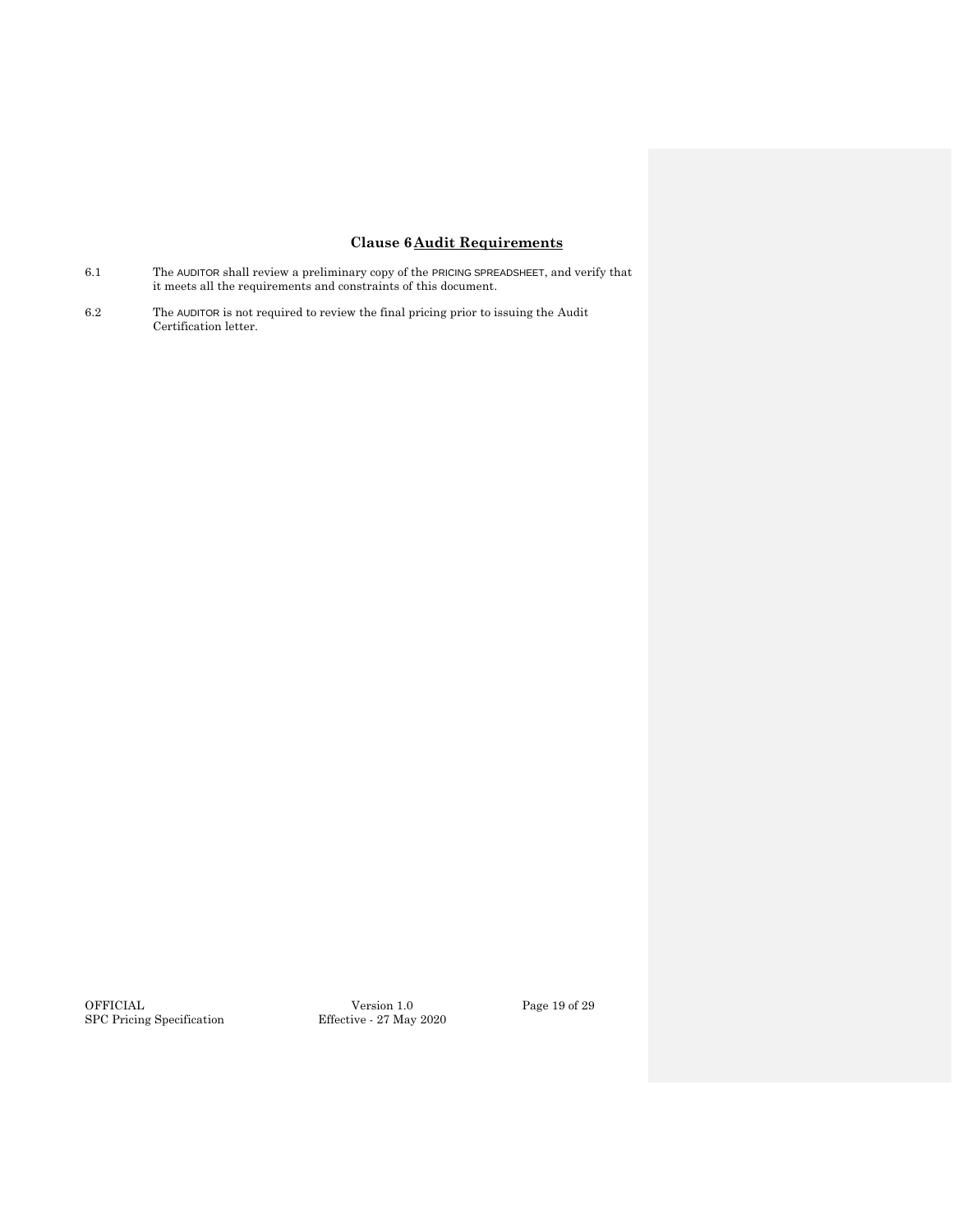# **Clause 7Usage of Pricing Information**

### **7.1 Comparison of Results**

7.1.1 A comparison of two or more SPC benchmark results that includes price-related data is prohibited unless the referenced results:

- Are both compliant with all other requirements in the appropriate benchmark specifications;
- Are run against comparable revisions of the same benchmark specification;
- Use an identical currency for pricing;
- Identify the same target country.
- 7.1.2 While a comparison of two or more SPC benchmark results may be based solely on pricerelated data, it must satisfy all requirements for the comparison of benchmark results, and the disclosure of reported data.

### **7.2 Creation of New Results from Existing Results**

• The hardware and software components that comprise the PRICED STORAGE CONFIGURATION *(Clause [3.2\)](#page-10-0)* in the new SPC-C Result are materially the same as those used in the existing SPC-1 RESULT.

## **7.3 Pricing Revisions**

#### 7.3.1 **SPC-1 Pricing Revisions**

PRICED STORAGE CONFIGURATION pricing of an existing SPC-1 RESULT may be revised based on fully documented price changes *(decreases and increases)*. If the cumulative price changes result in an increase of 5% or more from the reported SPC-1 TOTAL SYSTEM PRICE, the TEST SPONSOR must submit a revised FDR with the new pricing information to the SPC within 30 days of the effective date of the price changes for the SPC-1 RESULT to remain compliant. Pricing changes below the 5% increase threshold are submitted at the discretion of the TEST SPONSOR. In either case, the SPC-1 measurement need not be reexecuted to remain compliant if there are no changes in the PRICED STORAGE CONFIGURATION components resulting from the revised pricing.

> **Comment:** *The intent of this clause is that published the SPC-1 TOTAL SYSTEM PRICE- reflects the actual, current SPC-1 TOTAL SYSTEM PRICE.*

### 7.3.2 **Priced Storage Configuration Availability Date Revisions**

The original AVAILABILITY DATE for the PRICED STORAGE CONFIGURATION may be revised consistent with the Availability requirement. The SPC-1 measurement need not be reexecuted to remain compliant if there are no changes in the PRICED STORAGE CONFIGURATION resulting from the revised AVAILABILITY DATE.

7.3.3 Price-related data shall be reported to a resolution of the smallest negotiable whole unit of the pricing currency. For example, configurations priced in US dollars would report price-related information to a resolution of \$0.01, rounded up to the nearest cent.

OFFICIAL Version 1.0 Page 20 of 29 SPC Pricing Specification Effective - 27 May 2020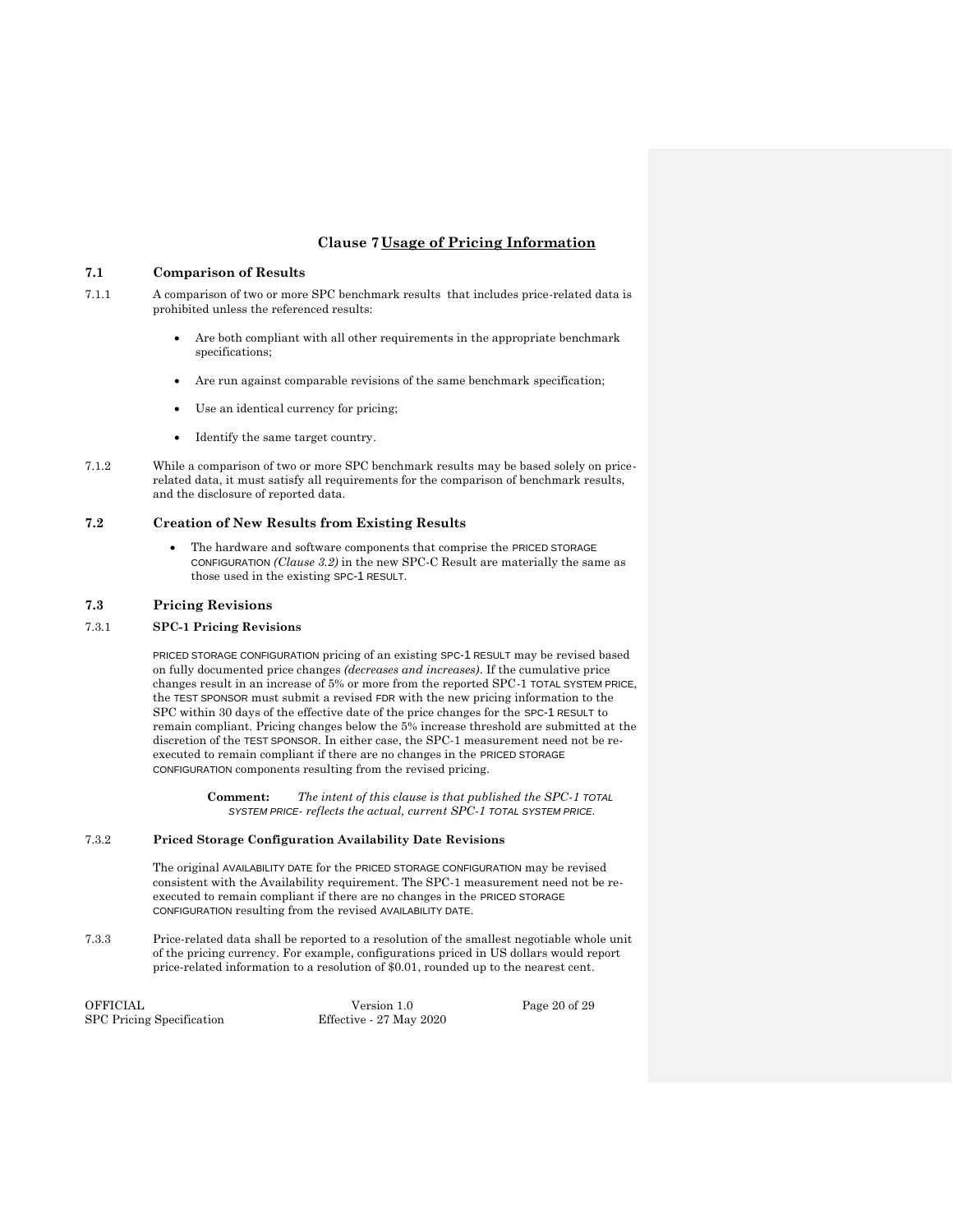7.3.4 A public reference, which includes price-related data for a RESULT that uses non-local currency pricing shall include a clear statement of the currency used and the TARGET COUNTRY. For example, "SPC-1 Pricing is in U.S. dollars for product availability, sales, and support in People's Republic of China".

OFFICIAL Version 1.0 Page 21 of 29  ${\rm SPC}$  Pricing Specification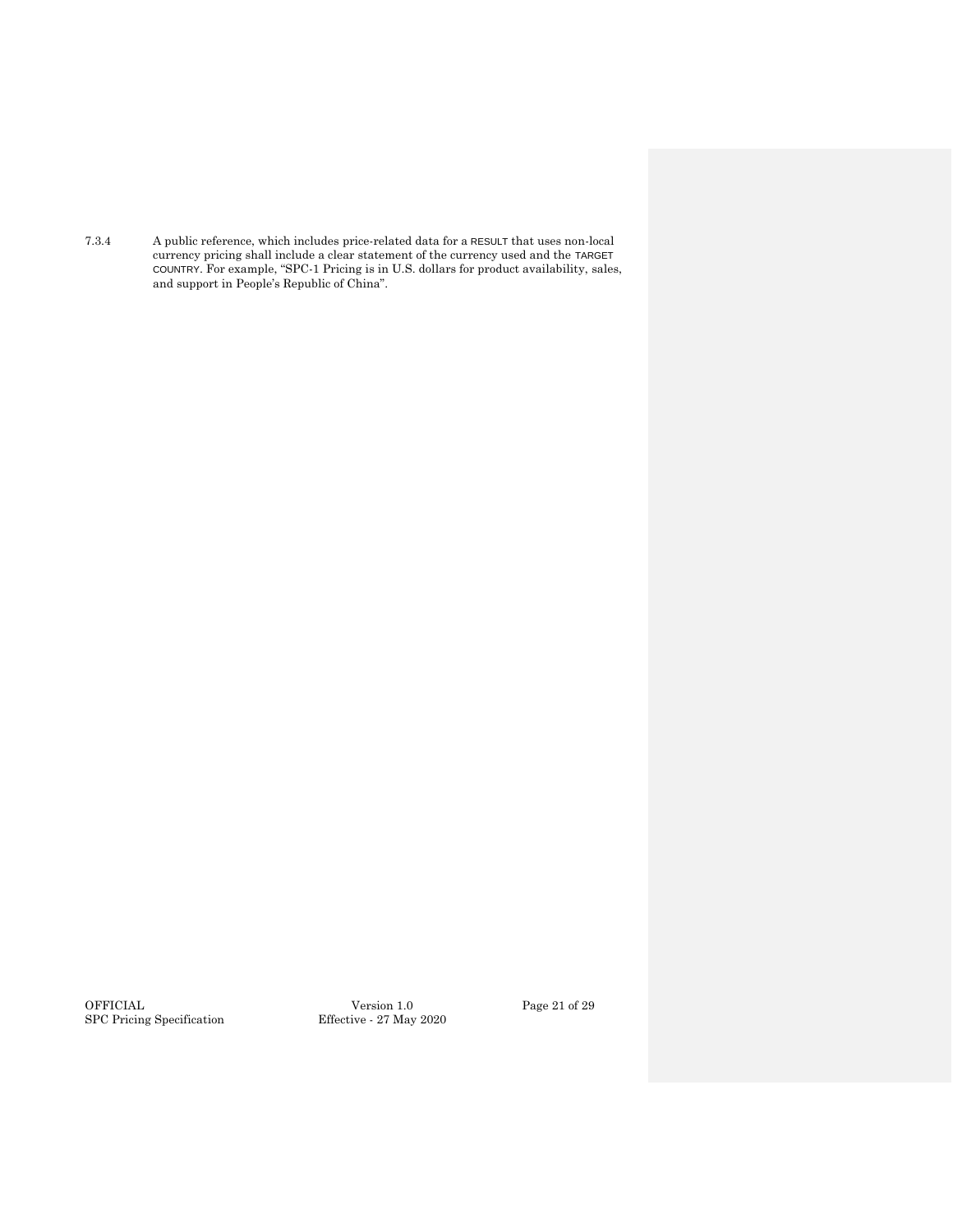# <span id="page-21-0"></span>**Appendix A SPC Glossary**

The SPC Glossary is used in all SPC specifications, and is available as a stand-alone document. It is included here in its entirety for ease of reference.

The following content is from *SPC Glossary, version 1.0, which* was current as of 24 March 2020

# **A.1 A**

#### *ADDRESSABLE CAPACITY*

*the portion of the storage capacity of a LOGICAL VOLUME that is accessible to the WORKLOAD GENERATOR.*

#### *APPLICATION STORAGE UNIT (ASU)*

*the logical representation of the persistent, non-volatile storage read and or written in the course of executing a BENCHMARK.*

*An ASU represents is a logical interface between a BENCHMARK CONFIGURATION's data and a workload generator.*

#### *APPLICATION STORAGE UNIT CAPACITY*

*the total ADDRESSABLE CAPACITY of all the portions of LOGICAL VOLUMES to which an ASU is mapped.*

#### *APPLICATION STORAGE UNIT STREAM*

*a collection of one or more I/O STREAMs, that completely defines the I/O sent to a given ASU.*

#### *ASSOCIATED DATA*

| ED DA I A |                                                                            |
|-----------|----------------------------------------------------------------------------|
|           | data and measurements defined by a given <b>BENCHMARK</b> that are used to |
|           | calculate, clarify or reinforce the metrics reported as part of a RESULT.  |
|           |                                                                            |

- *ASU see APPLICATION STORAGE UNIT.*
- *ASU CAPACITY see APPLICATION STORAGE UNIT CAPACITY.*

| <b>ASU PRICE</b> |  | the ratio of TOTAL SYSTEM PRICE to ASU CAPACITY. |  |  |
|------------------|--|--------------------------------------------------|--|--|
|------------------|--|--------------------------------------------------|--|--|

- *ASU STREAM see APPLICATION STORAGE UNIT STREAM.*
- *AUDIT the process that verifies that a [MEASUREMENT](#page-24-0) is eligible for submission as a RESULT.*
- *AUDITOR An individual who has been certified by the SPC to perform an AUDIT.*

#### *AVAILABILITY DATE*

*a date by which a given product, component or configuration is released for general availability.*

#### *AVERAGE RESPONSE TIME*

*the sum of the RESPONSE TIMES for all MEASURED I/O REQUESTS within a given interval, divided by the total number of MEASURED I/O REQUESTS.*

OFFICIAL Version 1.0 Page 22 of 29 SPC Pricing Specification Effective - 27 May 2020 SPC Pricing Specification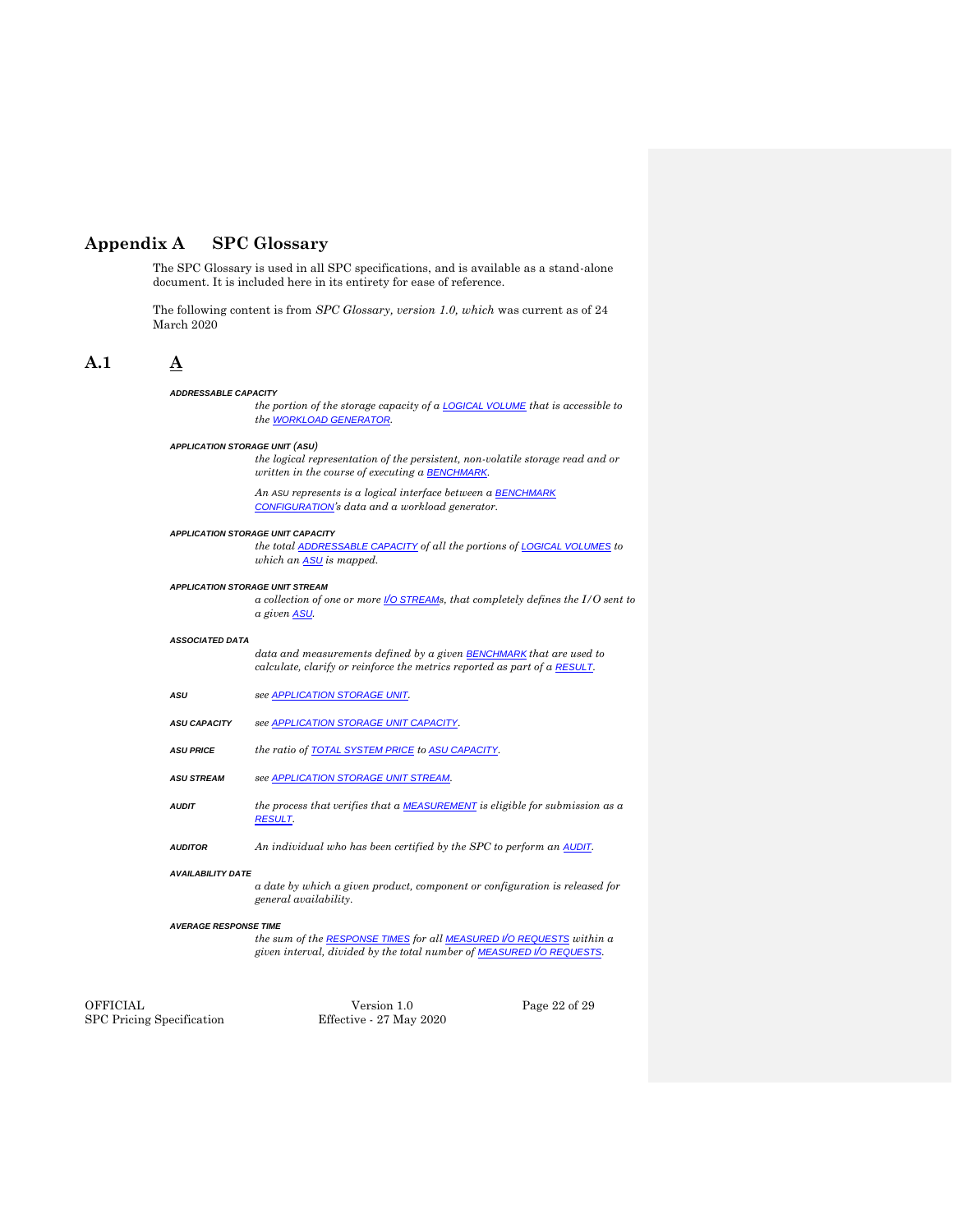# **A.2 B**

<span id="page-22-1"></span><span id="page-22-0"></span>

|                                       | вc                             | see BENCHMARK CONFIGURATION.                                                                                                                                                                                                                                           |               |  |  |
|---------------------------------------|--------------------------------|------------------------------------------------------------------------------------------------------------------------------------------------------------------------------------------------------------------------------------------------------------------------|---------------|--|--|
|                                       | <b>BENCHMARK</b>               | a collection of TESTS, TEST PHASES, documentation requirements, and<br>comparability constraints that fully define the process for taking a<br><b>MEASUREMENT</b> and creating a RESULT.                                                                               |               |  |  |
|                                       | <b>BENCHMARK CONFIGURATION</b> | all hardware and software components used in the creation of a<br><b>MEASUREMENT.</b>                                                                                                                                                                                  |               |  |  |
| A.3                                   | $\bf C$                        |                                                                                                                                                                                                                                                                        |               |  |  |
|                                       | <b>COMPLETED I/O REQUEST</b>   | an <i>I/O REQUEST with a START TIME and a COMPLETION TIME</i> .                                                                                                                                                                                                        |               |  |  |
|                                       | <b>COMPLETION TIME</b>         | the time recorded by the WORKLOAD GENERATOR when an <i>VOREQUEST</i> is<br>satisfied by the TSC.                                                                                                                                                                       |               |  |  |
|                                       | <b>COMMITTED:</b>              | Of an IO operation, written to persistent, non-volatile storage, in such a<br>manner that the data can be retrieved after recovery from a <b>TSC</b> failure.                                                                                                          |               |  |  |
|                                       | <b>CRASH-CONSISTENT:</b>       | A data image (logical or physical) is considered crash consistent if there exists<br>a point in time such that all write operations completed prior to that time are<br>included in the image, and no write operation initiated after that time is<br><i>included.</i> |               |  |  |
| A.4                                   | D                              |                                                                                                                                                                                                                                                                        |               |  |  |
|                                       | <b>DATA RATE</b>               | the data volume transferred in a given interval divided by the duration of the<br>interval, in seconds.                                                                                                                                                                |               |  |  |
| A.5                                   | E                              |                                                                                                                                                                                                                                                                        |               |  |  |
|                                       | <b>EXTENSION</b>               | optional addition(s) to an existing <b>BENCHMARK</b> that showcase a feature or set<br>of features not captured by the <b>BENCHMARK'S</b> existing metrics.                                                                                                            |               |  |  |
|                                       | <b>EXTENSION CONFIGURATION</b> |                                                                                                                                                                                                                                                                        |               |  |  |
|                                       |                                | all hardware and software components used in the execution of an<br><b>EXTENSION.</b>                                                                                                                                                                                  |               |  |  |
|                                       | <b>EXPECTED I/O COUNT</b>      |                                                                                                                                                                                                                                                                        |               |  |  |
| <b>EXECUTIVE SUMMARY</b>              |                                | for any given <i>I/O STREAM</i> and <i>TEST PHASE</i> , the product of requested IO load in<br>IOs per second, the duration of the <b>TEST PHASE</b> in seconds, and the <b>INTENSITY</b><br><b>MULTIPLIER</b> parameter for that <b>I/O STREAM</b> .                  |               |  |  |
|                                       |                                | $\alpha$ high-level report summarizing $\alpha$ RESULT, and the configuration used to<br>produce it.                                                                                                                                                                   |               |  |  |
| OFFICIAL<br>SPC Pricing Specification |                                | Version 1.0<br>Effective - 27 May 2020                                                                                                                                                                                                                                 | Page 23 of 29 |  |  |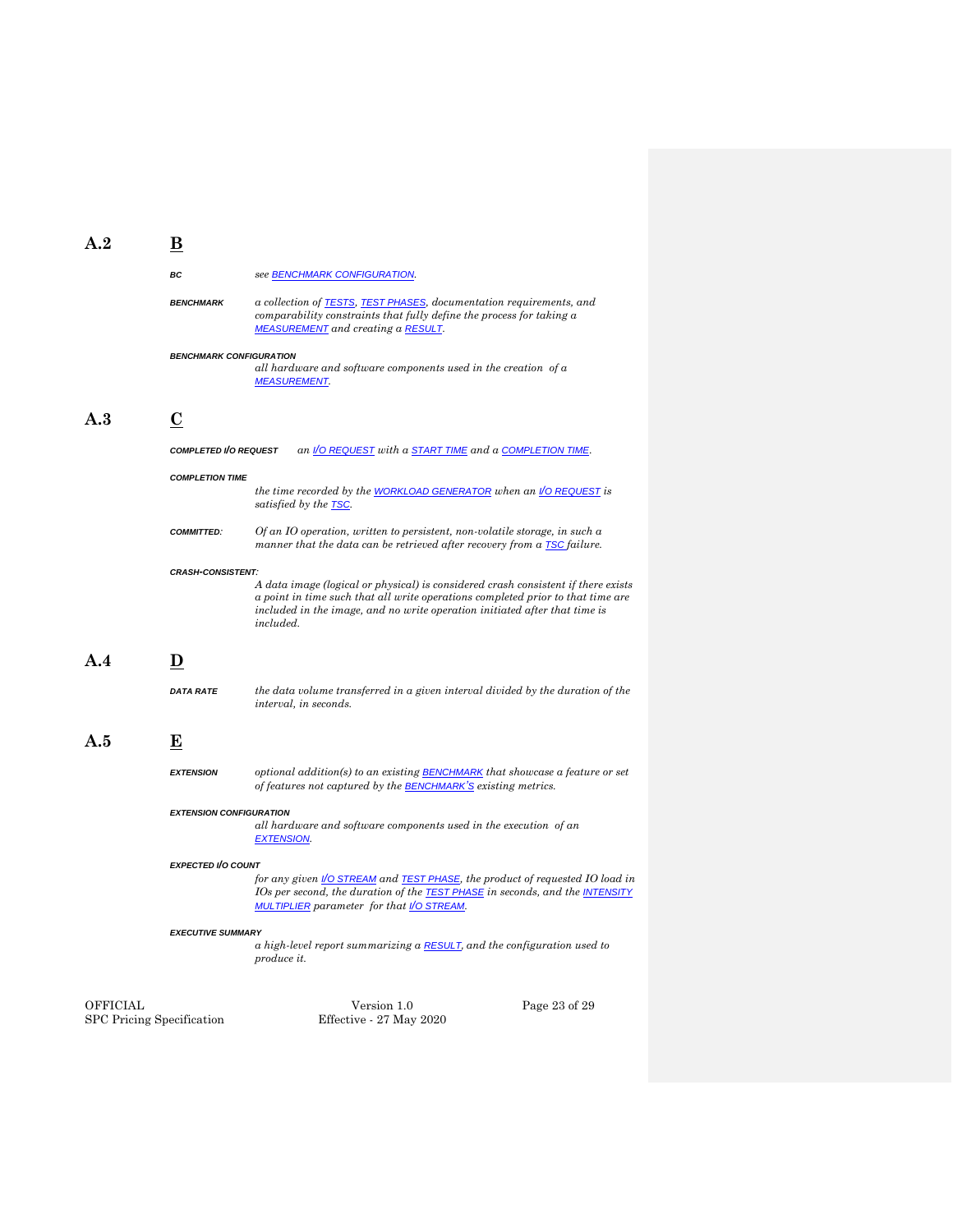# **A.6 F**

<span id="page-23-1"></span>

|     | <b>FAILED I/O REQUEST</b>     |                                                                                                                                                        |
|-----|-------------------------------|--------------------------------------------------------------------------------------------------------------------------------------------------------|
|     |                               | any I/O REQUEST issued by the WORKLOAD GENERATOR that could not be<br>completed or was signaled as failed by the OS running on the HOST SYSTEM.        |
|     |                               | A FAILED I/O request has no COMPLETION TIME.                                                                                                           |
|     | <b>FDR</b>                    | see FULL DISCLOSURE REPORT.                                                                                                                            |
|     | <b>FULL DISCLOSURE REPORT</b> | a report detailing a <b>RESULT</b> , along with the procedures, configuration, and<br>equipment used to produce it.                                    |
| A.7 | G                             |                                                                                                                                                        |
|     | No terms defined.             |                                                                                                                                                        |
| A.8 | H                             |                                                                                                                                                        |
|     | <b>HOST SYSTEM</b>            | a computer system where the WORKLOAD GENERATOR executes.                                                                                               |
| A.9 | I                             |                                                                                                                                                        |
|     | <b>IN-FLIGHT I/O REQUEST</b>  | an I/O REQUEST issued by the WORKLOAD GENERATOR that does not complete<br>within a given <b>MEASUREMENT INTERVAL</b> .                                 |
|     | <b>INTEGRATED EXECUTION</b>   | of a benchmark extension: completed during one of the test phases of $a$<br>benchmark execution.                                                       |
|     | <b>INTENSITY MULTIPLIER</b>   | the ratio of the IO load produced by a given $\sqrt{O}$ STREAM to the total IO load<br>produced by all active <b>I/O STREAMS</b> .                     |
|     | I/O COMMAND                   | see I/O REQUEST.                                                                                                                                       |
|     | <b>I/O STREAM</b>             | a single, well-defined, sequence of $\sqrt{10}$ REQUESTS.                                                                                              |
|     | <b>I/O REQUEST</b>            | $a$ single, atomic $I/O$ operation.                                                                                                                    |
|     | <b>I/O REQUEST THROUGHPUT</b> | the total number of MEASURED I/O REQUESTS in a TEST PHASE, divided by the<br>duration of that TEST PHASE's MEASUREMENT INTERVAL, expressed in seconds. |
|     |                               |                                                                                                                                                        |

# <span id="page-23-0"></span>**A.10 J**

*No terms defined.*

 $\begin{tabular}{ll} \bf OFFICIAL \\ \bf SPC \, Pricing \, Specification \\ \end{tabular} \begin{tabular}{ll} \bf \end{tabular} \begin{tabular}{ll} \bf \end{tabular} \begin{tabular}{ll} \bf \end{tabular} \begin{tabular}{ll} \bf \end{tabular} \begin{tabular}{ll} \bf \end{tabular} \begin{tabular}{ll} \bf \end{tabular} \begin{tabular}{ll} \bf \end{tabular} \begin{tabular}{ll} \bf \end{tabular} \end{tabular} \begin{tabular}{ll} \bf \end{tabular} \begin{tabular}{ll} \bf \end{tabular} \begin{tabular}{ll} \bf \end{tabular} \begin{tabular}{ll$  $SPC$  Pricing Specification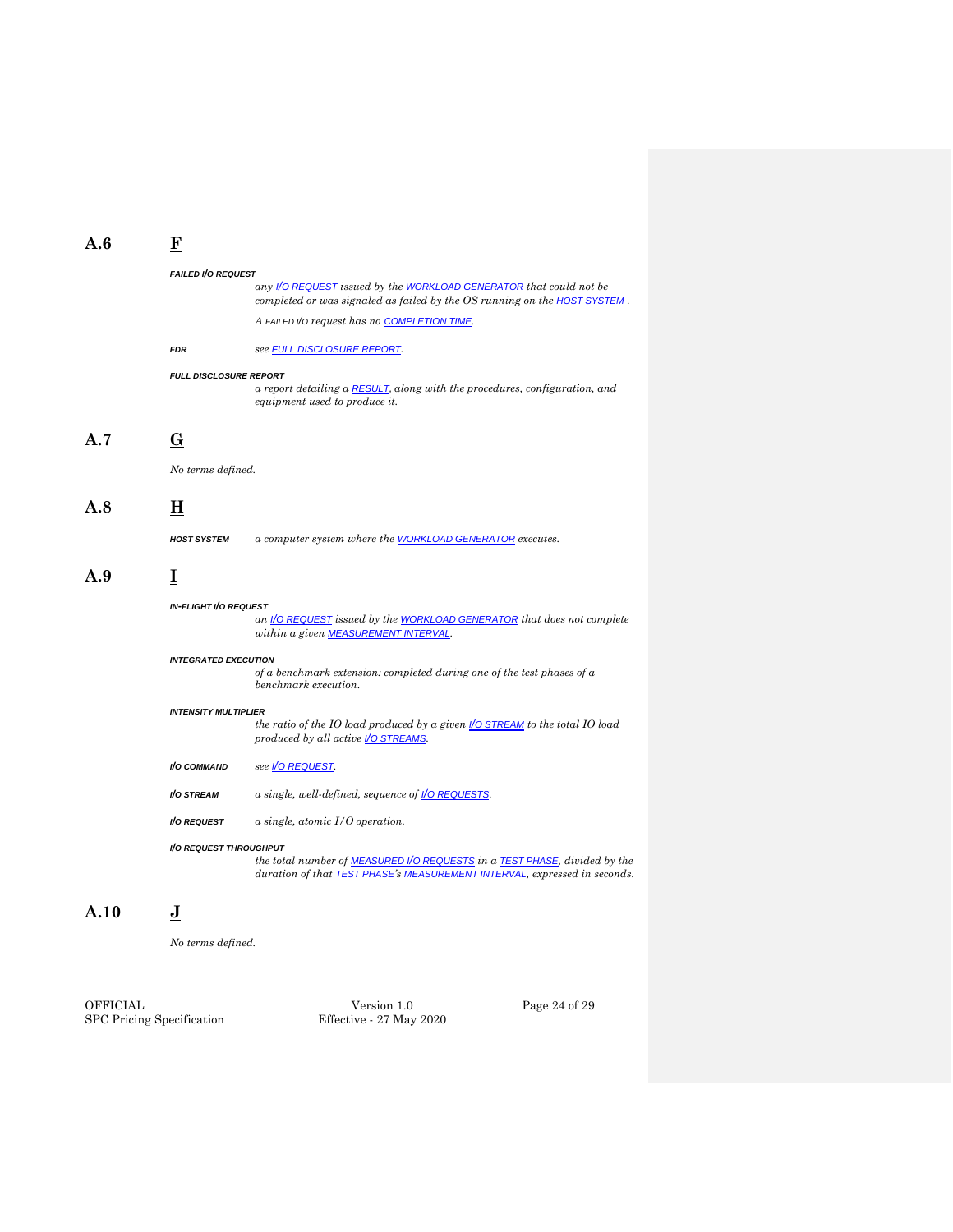# **A.11 K**

*No terms defined.*

# **A.12 L**

*LOGICAL BLOCK the smallest directly addressable unit of storage on the ASU.* 

*LOGICAL VOLUME an individually addressable logical unit of storage presented to the WORKLOAD GENERATOR.*

# **A.13 M**

*MEASURED I/O REQUEST*

*an I/O REQUEST with a COMPLETION TIME occurring within the MEASUREMENT INTERVAL.*

### *MEASURED INTENSITY MULTIPLIER*

*the percentage of all MEASURED I/O REQUESTS that were issued by a given I/O STREAM.*

<span id="page-24-0"></span>*MEASUREMENT: the data gathered during the execution of a BENCHMARK.*

#### *measurement boundary*

*of the point within a [benchmark configuration](#page-22-0) at which measurements are taken.*

#### *MEASUREMENT INTERVAL*

*of a TEST PHASE, the time from the end of the TRANSITION to the start of the RUNOUT.*

# **A.14**

# N

No terms defined.

# **A.15 O**

*ON-SITE AUDIT an AUDIT for which the AUDITOR is physically present.*

# **A.16 P**

*PHYSICAL CAPACITY UTILIZATION*

*ASU CAPACITY divided by the PHYSICAL STORAGE CAPACITY.* 

#### *PHYSICAL FREE SPACE*

*the persistent storage capacity that could be used to hold application data and the metadata required to access, maintain and protect that data, but is not in use at the time of the measurement.*

OFFICIAL Version 1.0 Page 25 of 29 SPC Pricing Specification Effective - 27 May 2020 SPC Pricing Specification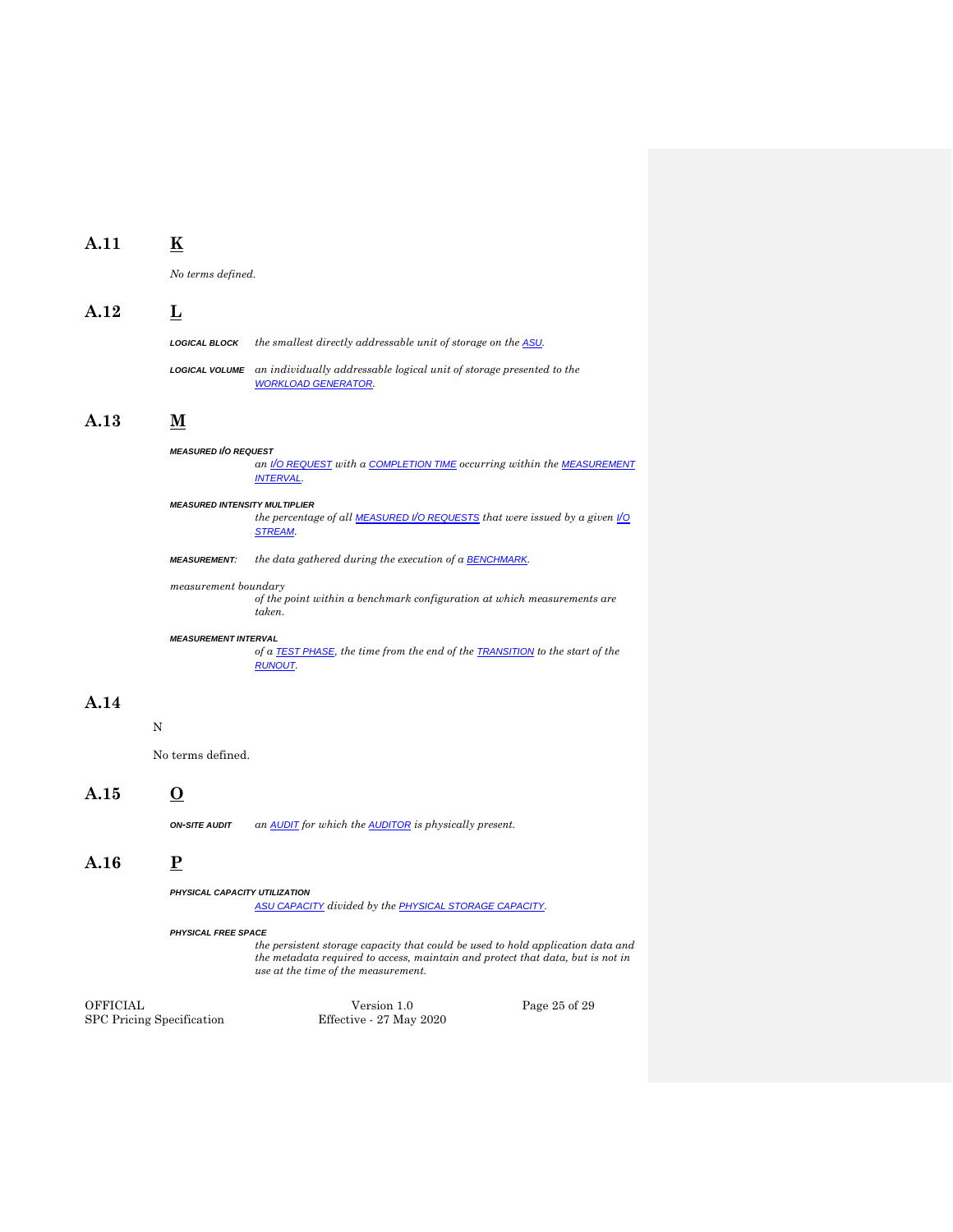*PHYSICAL STORAGE CAPACITY*

*the total storage capacity of all of the STORAGE DEVICES in the TESTED STORAGE CONFIGURATION.*

#### *PRICED DISCLOSURE ITEM:*

*A PRICING-RELATED DATA item that is included in the [fdr,](#page-23-1) AND is subject to requirements defined in the SPC Pricing Guide.*

#### *PRICED storage configuration ("PSC"):*

*the customer-orderable version of the TSC.*

#### *PRICE-PERFORMANCE*

*the ratio of the TOTAL SYSTEM PRICE to the primary performance metric for a BENCHMARK"):.*

#### *PRICING SPREADSHEET*

| a detailed computation of the total cost of ownership for a PRICED STORAGE |  |  |  |
|----------------------------------------------------------------------------|--|--|--|
| <b>CONFIGURATION</b>                                                       |  |  |  |

#### *PRIMARY METRIC a metric that provides a primary basis for comparison of RESULTS.*

- *PROTECTED 1 a data protection level in which the failure of any single STORAGE DEVICE in the TSC will not require user intervention to restore access to the BENCHMARK'S"): data repository.*
- **PROTECTED 2** *a data protection level in which the failure of any single component in the <u>TSC</u> will not require user intervention to restore access to the BENCHMARK'S data repository.*
- *PSC see [PRICED STORAGE CONFIGURATION](#page-28-0).*

# **A.17 Q**

No terms defined.

# **A.18 R**

| <b>REFERENCE PRICE</b>                       | the price at which component or subsystem could be ordered individually from<br>the TEST SPONSOR or designated third-party suppler.       |               |
|----------------------------------------------|-------------------------------------------------------------------------------------------------------------------------------------------|---------------|
| <b>REMOTE AUDIT</b>                          | an AUDIT for which the AUDITOR is not physically present. See ON-SITE AUDIT.                                                              |               |
| <b>REPLICATION</b>                           | the automatic execution of all I/O operations executed against a primary<br>storage system on a one or more, independent storage systems. |               |
| <b>REPORTED DATA</b>                         | the set of data, as defined by a given benchmark, which fully characterizes a<br>measurement.                                             |               |
| response time                                | for an I/O REQUEST, COMPLETION TIME minus START TIME.                                                                                     |               |
| <b>RESULT</b>                                | an audited MEASUREMENT which has been submitted to the SPC for<br>publication                                                             |               |
| OFFICIAL<br><b>SPC</b> Pricing Specification | Version 1.0<br>Effective - 27 May 2020                                                                                                    | Page 26 of 29 |

SPC Pricing Specification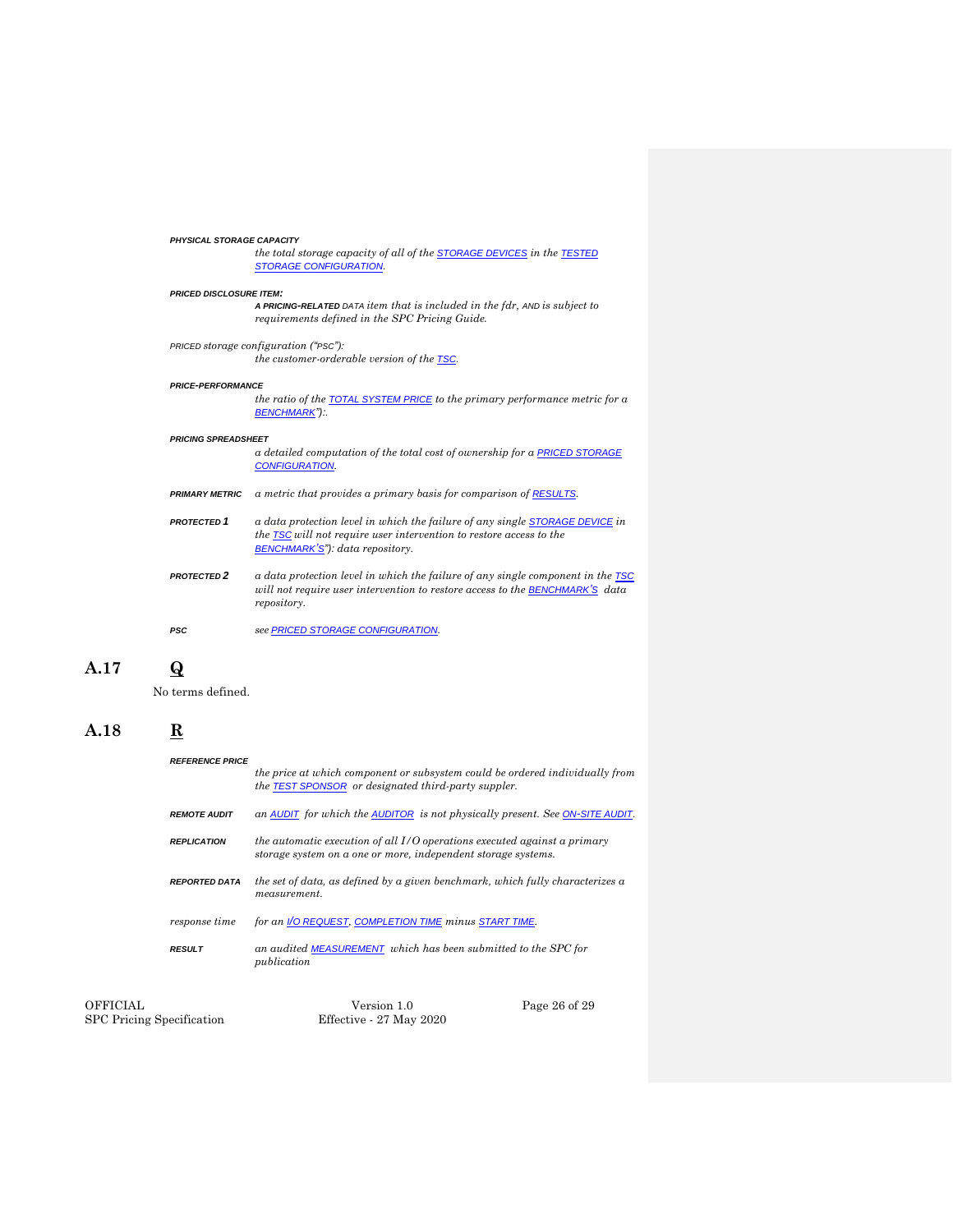<span id="page-26-0"></span>

| <b>RESULTS FILES</b>                     | the output of the WORKLOAD GENERATOR, created during a MEASUREMENT.                                                                                                                                                                                                        |               |  |
|------------------------------------------|----------------------------------------------------------------------------------------------------------------------------------------------------------------------------------------------------------------------------------------------------------------------------|---------------|--|
| <b>RUNOUT</b>                            | of A test phase, the time <b>PERIOD</b> immediately following the measurement<br>interval during which the IO load presented by the WORKLOAD GENERATOR to<br>the <b>TSC</b> remains constant long enough for any IO issued during the<br>MEASUREMENT INTERVAL to complete. |               |  |
| S                                        |                                                                                                                                                                                                                                                                            |               |  |
|                                          | secondary metric a metric that is not a primary basis for comparison of results, but still<br>provides important information.                                                                                                                                              |               |  |
| ser                                      | see SPACE EFFECTIVENESS RATIO.                                                                                                                                                                                                                                             |               |  |
| SOR                                      | see space optimization ratio.                                                                                                                                                                                                                                              |               |  |
| snapshot                                 | a logical, point-in-time, CRASH-CONSISTENT image of one or more LOGICAL<br><b>VOLUMES.</b>                                                                                                                                                                                 |               |  |
| <b>SNAPSHOT</b> set                      | a crash-consistent collection of <b>SNAPSHOTS</b> , taken and managed as a unit.                                                                                                                                                                                           |               |  |
| <b>SPACE</b> effectiveness ratio ("ser") | THE ratio of the total amount of data that the TSC can hold to its PHYSICAL<br><b>CAPACITY</b>                                                                                                                                                                             |               |  |
| SPACE OPTIMIZATION ratio ("sor")         | the size of a data set as generated by <b>THE</b> workload generator divided by the<br>amount of incremental space consumed by that data set.                                                                                                                              |               |  |
| <b>SPC</b> result                        | see result.                                                                                                                                                                                                                                                                |               |  |
| ssu                                      | see STIMULUS SCALING UNIT.                                                                                                                                                                                                                                                 |               |  |
| <b>START TIME</b>                        | for an $i$ /o request, the TIME recorded by the workload generator WHEN THE<br>REQUEST is submitted FOR EXECUTION on the TSC.                                                                                                                                              |               |  |
| steady state                             | a state in which the behavior of the TSC is stable and sustainable while the<br>load presented to the TSC by the WORKLOAD GENERATOR is constant.                                                                                                                           |               |  |
| <b>STIMULUS SCALING UNIT</b>             |                                                                                                                                                                                                                                                                            |               |  |
|                                          | a logical abstraction that captures the key elements in the IO demands of an<br>application's user population.                                                                                                                                                             |               |  |
|                                          | <b>STORAGE DEVICE</b> a discrete, physical hardware component, such as an HDD or an SSD, that<br>provides permanent data storage.                                                                                                                                          |               |  |
|                                          | A STORAGE DEVICE must be capable of storing data indefinitely without<br>external power. The requirement excludes components that provide volatile<br>data storage, such as a read and/or write cache.                                                                     |               |  |
| <b>SYNCHRONOUS REPLICATION</b>           | REPLICATION IN WHICH THE INITIAL I/O OPERATION IS NOT MARKED AS COMPLETE UNTIL<br>THE RELATED OPERATION HAS COMPLETED ON THE OTHER, INDEPENDENT STORAGE<br>SYSTEM(S).                                                                                                      |               |  |
| Specification                            | Version 1.0<br>Effective - 27 May 2020                                                                                                                                                                                                                                     | Page 27 of 29 |  |

 $\rm OFFICIAL$ SPC Pricing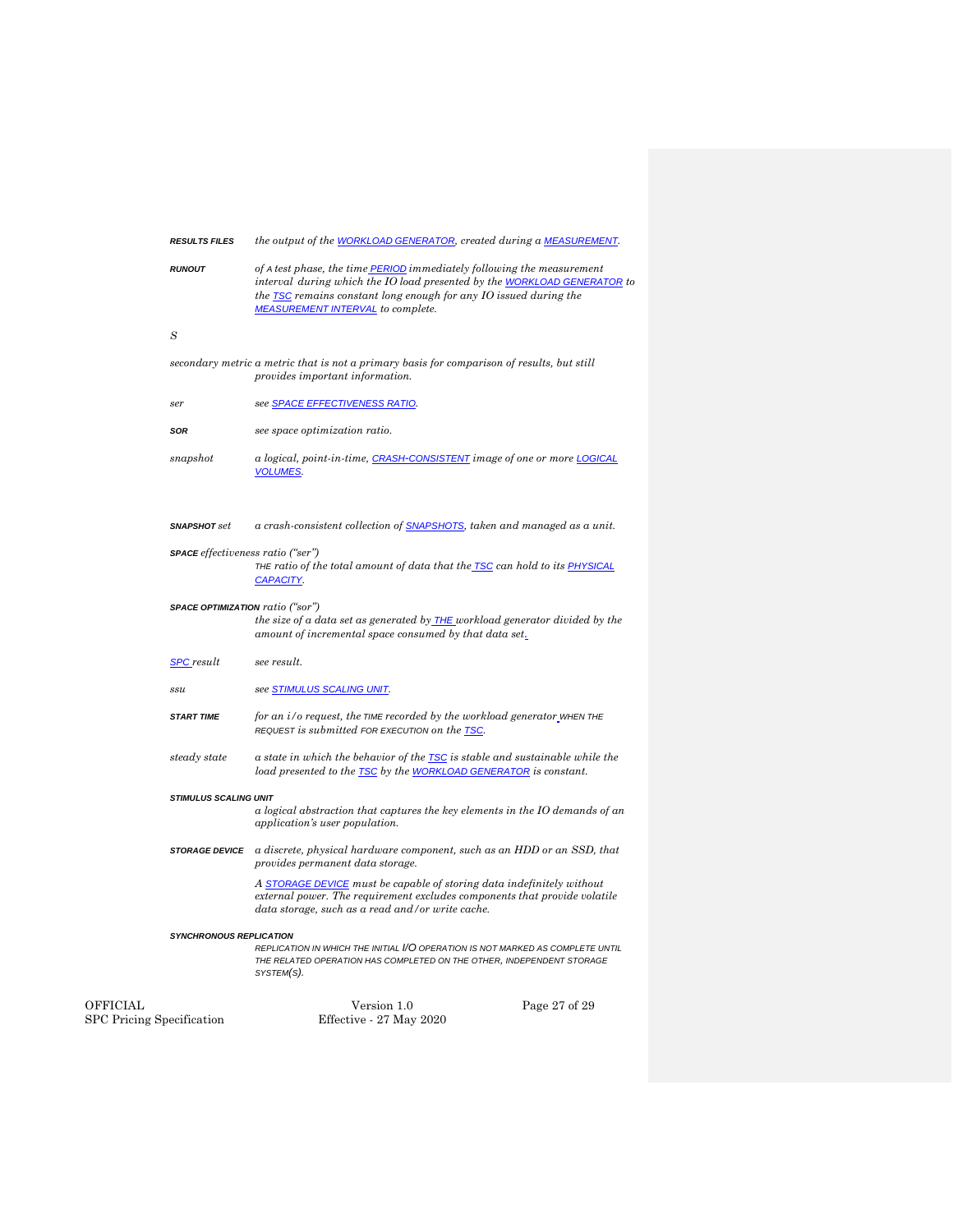#### *SUBMISSION IDENTIFIER*

*a unique identifier, assigned by the SPC, for each new RESULT.*

#### *SUPPORTING FILES*

*a collection of data, documentation, and illustrations used to demonstrate the validity of a RESULT.*

# **A.19 T**

| <b>TARGET COUNTRY</b>               | the country in which the PRICED STORAGE CONFIGURATION is available for<br>sale no later than the AVAILABILITY DATE, and in which the required hardware<br>maintenance and software support is provided either directly from the <b>TEST</b><br><b>SPONSOR</b> or indirectly via a third-party supplier |
|-------------------------------------|--------------------------------------------------------------------------------------------------------------------------------------------------------------------------------------------------------------------------------------------------------------------------------------------------------|
| <b>TEST</b>                         | a collection of one or more TEST PHASES sharing a common objective.                                                                                                                                                                                                                                    |
| <b>TEST PHASE</b>                   | the smallest logical component of a TEST, during which a data is collected to<br>satisfy the requirements of a BENCHMARK.                                                                                                                                                                              |
| <b>TEST SPONSOR</b>                 | a distinctly identifiable entity that acts as the sponsor of an RESULT.                                                                                                                                                                                                                                |
| <b>TESTED STORAGE CONFIGURATION</b> | all software and hardware necessary to implement and support the storage<br>configuration defined for a MEASUREMENT.                                                                                                                                                                                   |
| <b>TESTED STORAGE PRODUCT</b>       | a distinct, customer orderable product, which is the focal point of a RESULT.                                                                                                                                                                                                                          |
| <b>TOTAL SYSTEM PRICE</b>           |                                                                                                                                                                                                                                                                                                        |
|                                     | the total cost of ownership for the PRICED STORAGE CONFIGURATION.                                                                                                                                                                                                                                      |
| <b>TRANSITION</b>                   | of a TEST PHASE, a time period during which the IO load presented by the<br>WORKLOAD GENERATOR to the TSC is changing, either increasing or<br>decreasing.                                                                                                                                             |
| TSC                                 | see TESTED STORAGE CONFIGURATION.                                                                                                                                                                                                                                                                      |
| <b>TSC BOUNDARY</b>                 | the boundary between the HOST SYSTEM and TSC.                                                                                                                                                                                                                                                          |
| <b>TSC EXECUTIVE</b>                | the software component of the TSC.                                                                                                                                                                                                                                                                     |
| <b>TSP</b>                          | see TESTED STORAGE PRODUCT.                                                                                                                                                                                                                                                                            |

# <span id="page-27-0"></span>**A.20 U**

No terms defined.

# **A.21 V**

No terms defined.

 $\begin{tabular}{ll} \bf{OFFICIAL} & \bf{Version\ 1.0} & \bf{Page\ 28 of\ 29}\\ \bf{SPC Pricing Specification} & \bf{Effective\cdot 27 May\ 2020} \\ \end{tabular}$  ${\rm SPC}$  Pricing Specification